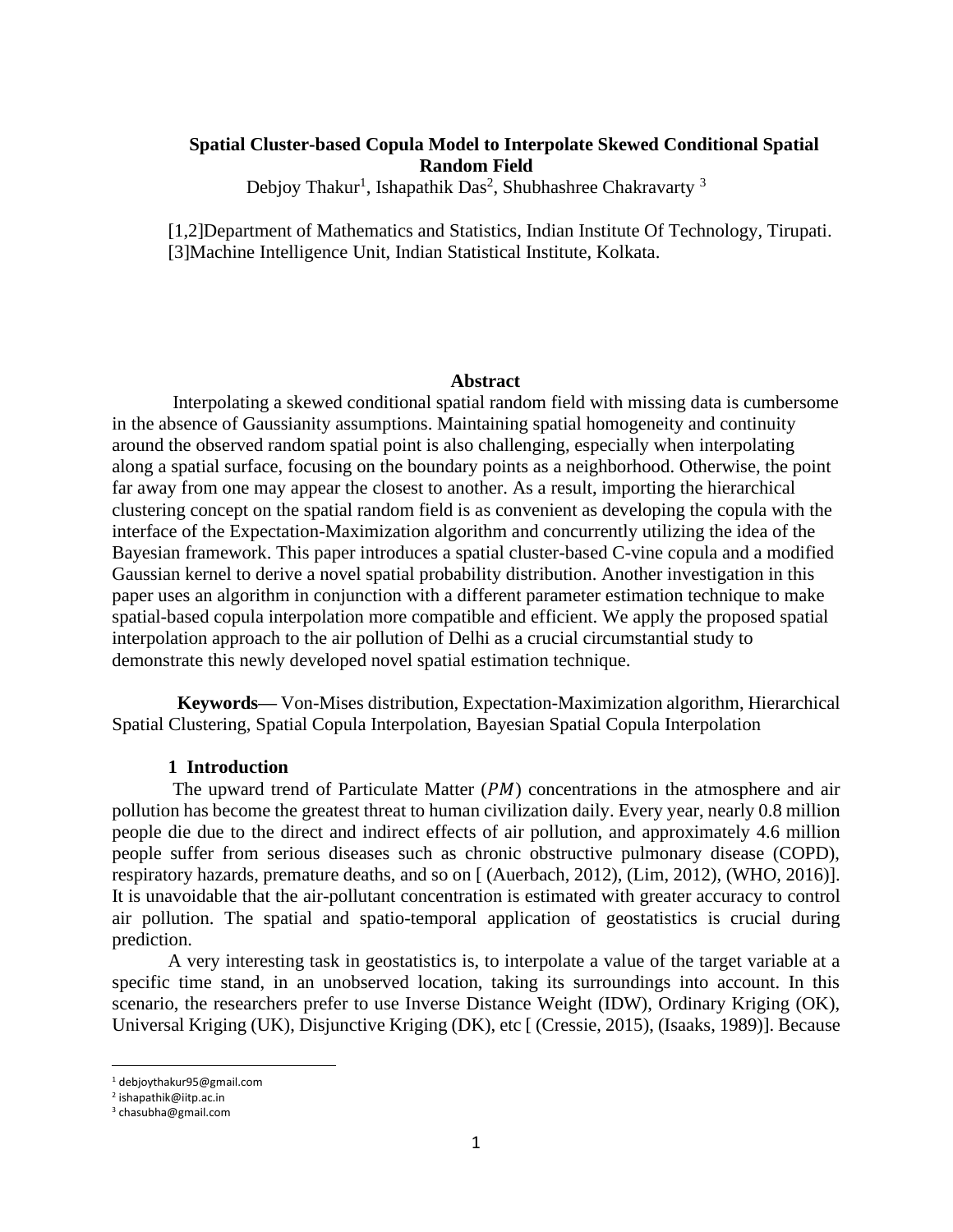of significant advances in data science, many scientists prefer neural networking-based spatial and spatio-temporal interpolation techniques like Geo-Long Short Time Memory (Geo-LSTM), Random Forest Regression Kriging (RFK), and others [ (Ma, 2019), (Shao, 2020)]. The previously mentioned algorithms use the variance-covariance function as a measure of dependence. The main drawback of this traditional spatial interpolation algorithm is the gaussianity assumption, rarely met. The neural networking-based algorithms outperform, but the mathematical justification is difficult; as a result, applying this model in other cases can be challenging. These significant limitations promote the use of the copula-based spatial and spatio-temporal interpolation approach. This copula-based spatial interpolation technique is both theoretically and practically flexible. Spatial variability is easily captured using copula, and then spatial lag-based Gaussian and non-Gaussian bi-variate copulas are created to interpolate four different groundwater quality parameters in Baden-Wurttemberg [ (Bardossy A. , 2006)]. Following that, many advances in spatial copula are established, for example, the utilization of asymmetric copulas to measure spatial independence [ (Bardossy A. a., 2009)], the use of Gaussian and non-Gaussian vine copula to derive the conditional distribution in the unobserved location [ (Bardossy A. , 2011)], employing the convex combination of archimedean copulas to kriging [ (Sohrabian, 2021)]. Besides these, application of the Gaussian Copula (GC) via bayesian framework to predict the maximum temperatures in the Extremadura Region in southwestern Spain, for the period 1980–2015 [ (Garcia, 2021)], and making use of a bi-variate copula [ (Masseran, 2021)]measures the dependence between air pollution severity and duration. Employing the copula-based biascorrection method [ (Alidoost, Stein, Su, & Sharifi, 2021)] develops three multivariate copula based quantile regression to map daily air temperature data, modeling the spatial pattern and spatial dependence structure of different climate variables, for instance, precipitation, air temperature by using regular (C- and D-) Vine copula and the student t-copula [ (Khan, Spöck, & Pilz, 2020)]**.** Utilizing extreme value models like, the generalized Pareto distribution (GPD), [ (Masseran & Hussain, 2020)] proposes a combination of a GPD model with copulas to establish a dependence model between PM  $_{10}$  and a set of four major pollutant variables, namely, CO, NO  $_2$ , SO  $_2$ , and O3, employing the concept of an extra-parameterized multivariate extreme valued copula [ (Carreau & Toulemonde, 2020)] introduces a spatial copula model, application of D-vine copula based quantile regression to model the spatial and Spatio-temporal data of COVID-19 in Italy [ (D'Urso, De Giovanni, & Vitale, 2022)]. After capturing the seasonality and temporal dependency of the daily mean temperature data set a new spatial distance based R-vine copula is introduced [ (Erhardt, Czado, & Schepsmeier, 2015)], and the usage of spatial vine copula based upon the spatial lag [ (Gräler, 2014), (Bostan, Stein, Alidoost, & Osei, 2021)]. With the help of the Metropolis-Hastings Algorithm (MHA), they have improved spatial copula in the Bayesian framework to approximate the posterior predictive density whereas, this method is limited to the Gaussian copula family [ (Kazianka & Pilz, 2011)]. Utilizing spatial vine copula and dimension reduction transformation [ (Musafer & Thompson, 2017)] creates a non-linear optimal multivariate spatial design to mitigate prediction uncertainty of more than one variable. Introducing the copulabased semi-parametric algorithm [ (Quessy, Rivest, & Toupin, 2015)] models the stationary and isotropic spatial random fields. Considering the concept of generalized method of moments [ (Bai, Kang, & Song, 2014)] proposes a pairwise composite likelihood with the help of pair copula. Discovering a spatial factor copula model [ (Krupskii, Huser, & Genton, 2018)] combines the flexibility of a copula, the accountability of factor models, and the tractability of GC in higher dimensions to fit spatial data at different temporal replicates. Extending the spatial GC interpolation method [ (Gnann, Allmendinger, Haslauer, & Bárdossy, 2018)] predict the primary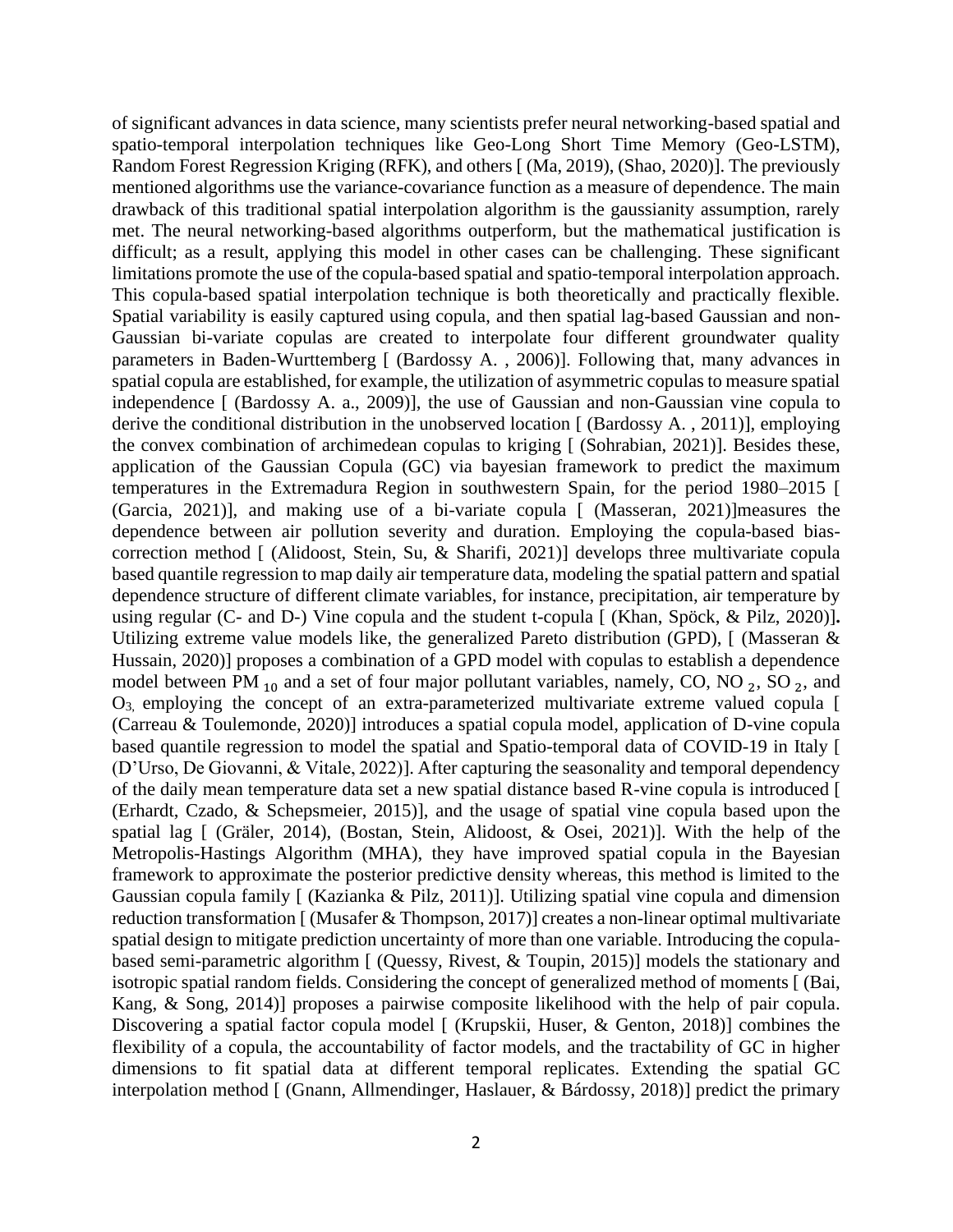variable, groundwater quality using the categorical information of the primary variable considered as a secondary variable. Introducing two spatial copula interpolation methods, accountable to justify the spatial dependency of an air temperature of a particular location on its geo-spatial neighborhood, and another mixture copula [ (Alidoost, Stein, & Su, 2018)] explain the relationship of a variable with other covariates. A translation process (TP) is discovered [ (Richardson, 2021)] for a non-Gaussian spatial copula interpolation process and too effective to model, where the link function is not well defined. [ (Wang, Wang, Deng, Zou, & Wang, 2021)] develops a spatiotemporal heterogeneous copula-based kriging (HSTCAK). The space-time dependency is measured by the copula function and the spatial variability with temporal similarity and fuzzy clustering employed for partition to mitigate the heterogeneity problem. Introducing crucial advancements in the spatial copula approach like tail dependency and asymmetric dependency and extension of the linear model of coregionalization specifically for modeling the multivariate spatial data [ (Krupskii & Genton, 2019)], and they use cross-covariance function as the measure of spatial dependence.

The research articles used copulas in the spatial interpolation very well in the literature, but there are some constraints that the previous authors have ignored. To estimate parameters, they use the Maximum Likelihood estimate, which does not provide a good estimate in presence of missing data. (ii) After creating spatial copula interpolation, they fix one point and calculate the probability distribution at different lags from that point. As a result, the copula is limited within the fixed reference frame, but the reference frame is random in reality. That is why, we consider the random points and form a cluster, based on relative distance. (iii) At the time of spatial clustering, they disregard the significance of creating the disjoint regions, thus the intersection part is the most affected area, where the different effects of different clusters become confused with each other (iv) They use conditional expectation for interpolation, but it is invalid for the extremely valued probability density function (PDF).

In this study we evolve a novel spatial cluster-based copula modeling in different frameworks. We devide the entire spatial domain into k spatial clusters to get m number of spatial regions i.e.  $\mathcal{L}_i \subseteq \mathbb{R}^{2 \times 2}$  which is the class of all possible set of points in a spatial region. We create a conditional spatial random field  $Y: L_i \times \mathcal{F}_{\mu^*} \to \mathcal{M}$ . Here,  $\mathcal{F}_{\mu^*}$  is an induced probability space created using caratheodory's extension theorem and  $\mathcal{F}_{\mu^*} = \{A \in \mathcal{L}_i \mid A \text{ is } \mu^*$ measurable *i.e.*  $\mu^*(A) \le \delta$  and *Y* is  $\lt L_i \times \mathcal{F}_{\mu^*}$ , *M* > measurable random field and *M*  $\subseteq$  **R**. Our objective in this research is to predict Y at an unobserved location on  $s_0 \in \mathcal{L}_i$  based upon the n distinct observed location  $s_1, s_2, \ldots, s_n \in L_i$  using spatial copula interpolation algorithm in classical and bayesian framework.

The outline of this study is as follows: the details of the algorithm are introduced in Section (2), the study area and the behavior of data are described in Section (3), the results and discussion regarding the case study are summarized in Section (4) and the conclusion is made in Section (5).

#### **2 Method**

# **2.1 Fitting Marginal Distribution**

In this particular section, we illustrate how to fit the ideal univariate parametric distribution on the empirical marginal likelihood distribution. We have divided the complete appropriate procedure into a few steps: (i) Choice of a family of distributions, (ii) Some sort of suitable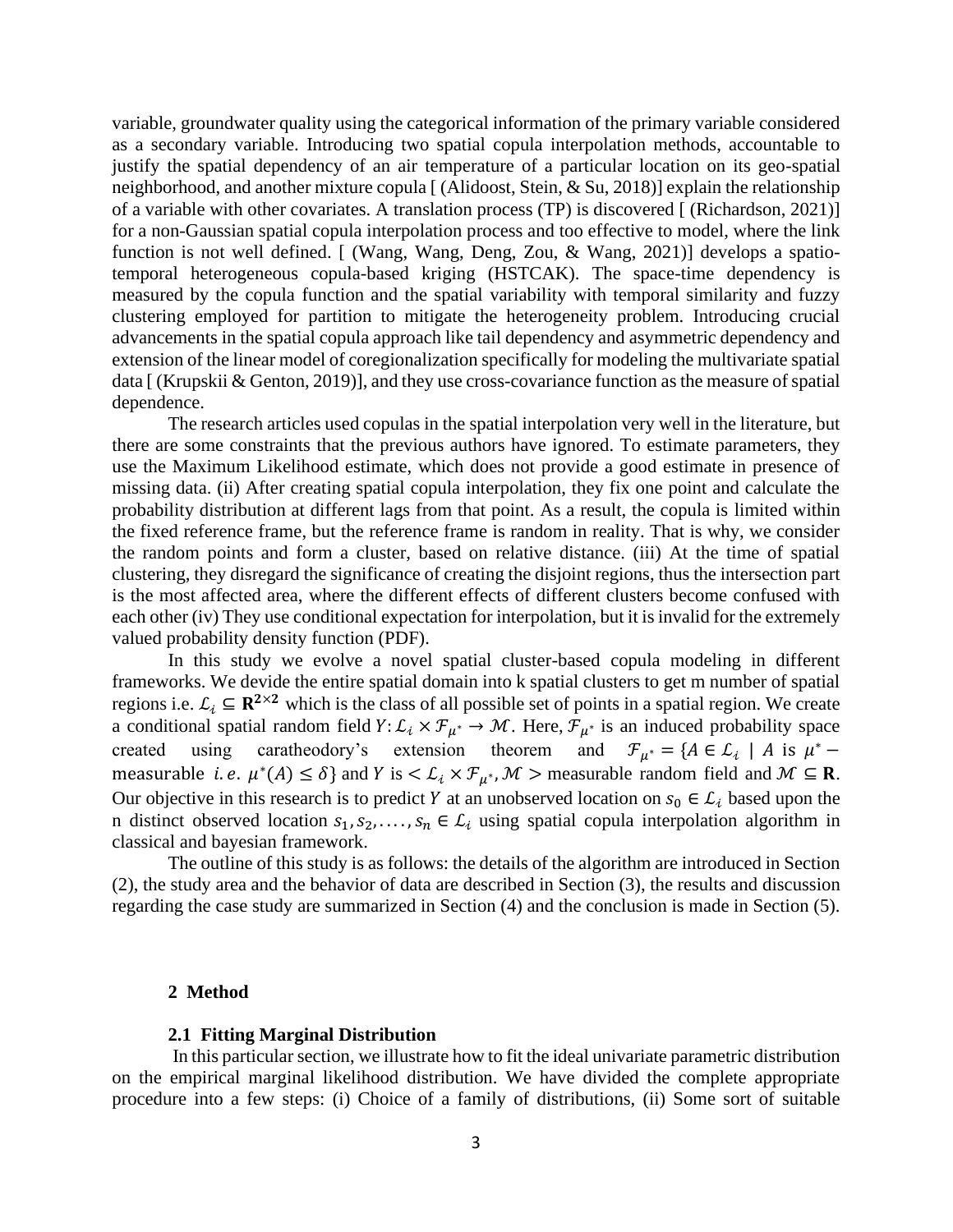marginal probability distribution among that family, and (iii) Typically the estimate of the parameter of these suited marginal probability distribution. For step (i) we use the Cullen and Frey graph of skewness-kurtosis plot, for step (ii) we utilize Kernel Density Estimation (KDE) centering on Akaike Information Criteria (AIC), and Bayesian Information Criteria (BIC), Log-likelihood value (LogLik), and Kolmogrov Smirnov (KS) values. Although we face a real challenge in coordination (iii) because there is missing data so the Maximum Likelihood Estimation (MLE) of the parameter is not recommendable. Therefore, for the Parametric Exponential Family distribution (PEF) we are making the use of Expectation-Maximization algorithm (EM) [ (McLachlan & Krishnan, 2007)] and for the circular probability distributions, we use Uniformly Minimum Variance Unbiased Estimator (UMVUE) technique. For PEF we consider the fitted distribution is Log-Normal (LN) probability distribution then,  $log W \sim \mathcal{N}(\mu, \sigma^2)$ . Let,  $w_i$ ;  $i =$ 1,2,3,...,  $n_1$  are the observed data points and  $w_i$ ;  $i = n_1 + 1, n_1 + 2, n_1 + 3, \ldots, n_2$  are the unobserved data points. The likelihood function of  $(\mu, \sigma)$  based upon the observed data:

$$
log L_o(\mu, \sigma) = \frac{-1}{2\sigma^2} \cdot \sum_{i=1}^{n_1} (log w_i - \mu)^2
$$
  
- $\sigma \cdot \sqrt{2\pi} \sum_{i=1}^{n_1} log w_i$  (1)

The complete, observed and missing data vectors are respectively,  $x =$  $(w_1, w_2, w_3, \dots, w_{n_2})^T$ ;  $\mathbf{y} = (w_1, w_2, w_3, \dots, w_{n_1})^T$  and  $\mathbf{z} = (w_{n_1+1}, w_{n_1+2}, w_{n_1+3}, \dots, w_{n_2})^T$ reveals  $x = y \cup z$ . The complete data log-likelihood function is:

$$
log L_c(\mu, \sigma) = \frac{-1}{2\sigma^2} \cdot \sum_{i=1}^{n_2} (log w_i - \mu)^2
$$
  
- $\sigma \cdot \sqrt{2\pi} \sum_{i=1}^{n_2} log w_i$  (2)

Let's consider the E-step on the  $(m + 1)^{th}$  iteration of the EM algorithm where  $(\mu^{(m)}, \sigma^{(m)})$  is the value after the  $m<sup>th</sup>$  iteration of EM. Using the Equation (2) we compute the conditional expectation of log-likelihood of the complete data (CElikC) based upon the updated value at the  $m^{th}$  iteration, defined as  $\mathcal{Q}((\mu, \sigma)|(\mu^{(m)}, \sigma^{(m)}))$  in the following:

$$
Q((\mu, \sigma)|(\mu^{(m)}, \sigma^{(m)}))
$$
  
\n
$$
= E_{(\mu^{(m)}, \sigma^{(m)})}[logL_c(\mu, \sigma)|\mathbf{y}]
$$
  
\n
$$
= \int_{\mathbf{z}} (logL_c(\mu, \sigma)|\mathbf{y}) \cdot f(\mathbf{z}|\mathbf{y}, (\mu^{(m)}, \sigma^{(m)}) d\mathbf{z}
$$
  
\n
$$
= \int_{\mathbf{z}} \frac{(logL_c(\mu, \sigma)|\mathbf{y})}{f(\mathbf{y}; (\mu^{(m)}, \sigma^{(m)})}) \cdot f(\mathbf{z}, \mathbf{y}; (\mu^{(m)}, \sigma^{(m)}) d\mathbf{z}
$$
  
\n
$$
\leq E_{(\mu^{(m)}, \sigma^{(m)})} \left[ \frac{logL_c(\mu, \sigma)}{logL_o(\mu^{(m)}, \sigma^{(m)})} \right]
$$
\n(3)

Using the Equation (1), (2) we will simplify the Equation (3) and then in M-step we maximize  $\mathcal{Q}((\mu,\sigma)|(\mu^{(m)},\sigma^{(m)}))$ . Therefore the updated values are  $(\mu^{(m+1)},\sigma^{(m+1)})$  which is defined in the following:

$$
\left(\mu^{(m+1)}, \sigma^{(m+1)}\right) = \operatorname{argmax}_{(\mu, \sigma)} \mathcal{Q}\left((\mu, \sigma) | (\mu^{(m)}, \sigma^{(m)})\right) \tag{4}
$$

Utilizing Equation (4), we get the estimate of the parameter. But to estimate the parameter of a circular probability distribution for example, Von-Mises (VM) distribution, avoiding the computational complexity of EM algorithm, absence of closed form, and due to the presence of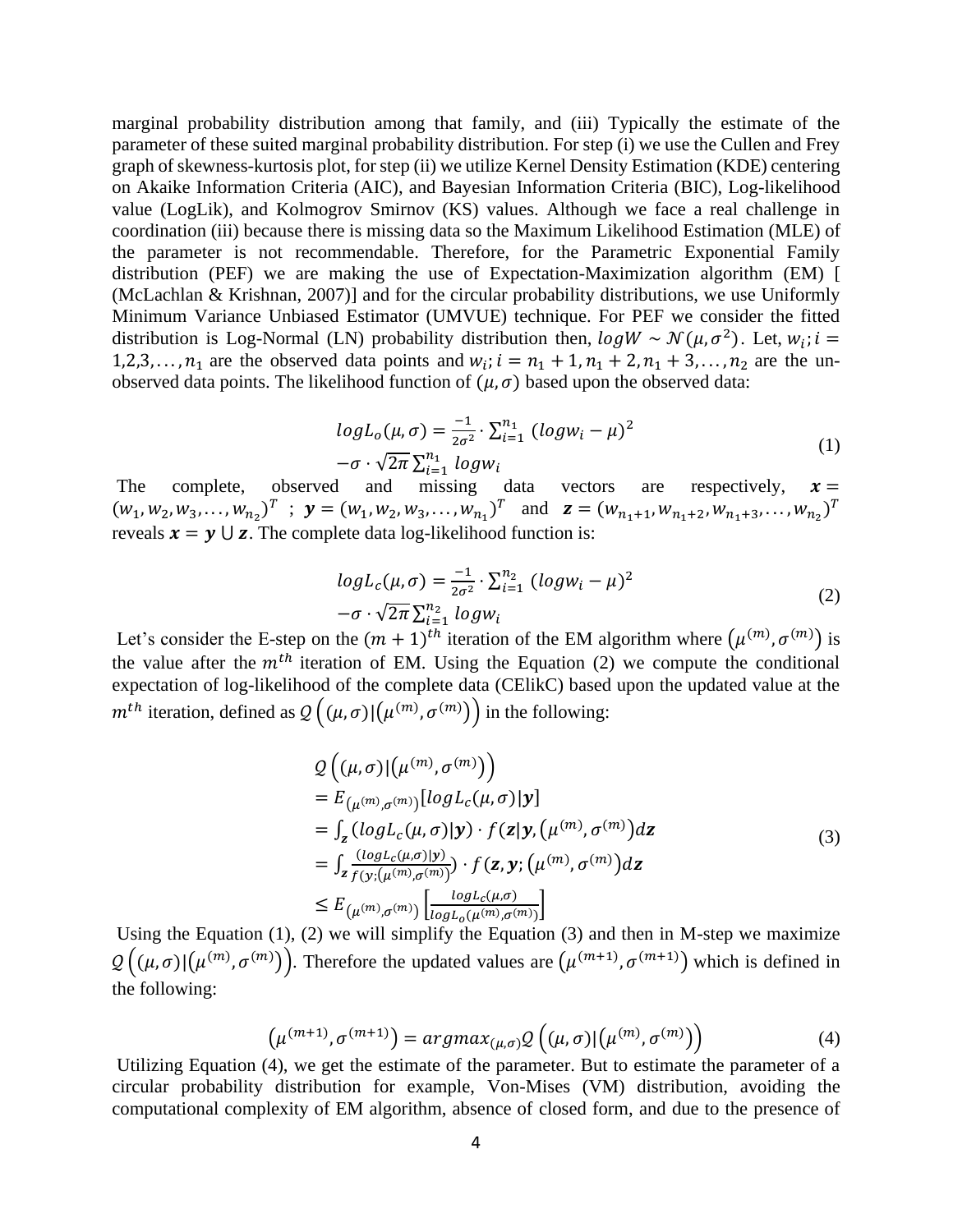Bessel Function  $(I_n(k))$  we introduce a new theorem regarding the completeness and sufficiency of an estimator to deduce a UMVUE of the parameter of VM distribution in the following:

**Theorem 2.1** *If*  $X_i \sim$ <sup>*iid VM then*  $\frac{I_0(k) \cdot cos(x_i)}{I_0(k)}$ </sup>  $\frac{I_1(k) \cdot \cos(x_i)}{I_1(k)}$  and  $\frac{I_0(k) \cdot \sin(x_i)}{I_1(k)}$  $\frac{J_1 \sin(\chi_1)}{I_1(k)}$  are the UMVUE of cosµ and *sin respectively and their corresponding variances are*

$$
var(cos(x_i)) = \frac{1}{2} + \frac{I_2(k) \cdot cos(2\mu)}{2I_0(k)} - \left(\frac{I_1(k) \cdot cos(\mu)}{I_0(k)}\right)^2
$$
  

$$
var(sin(x_i)) = \frac{1}{2} - \frac{I_2(k) \cdot sin(2\mu)}{2I_0(k)} - \left(\frac{I_1(k) \cdot sin(\mu)}{I_0(k)}\right)^2
$$
 (5)

*Proof.* See Appendix (6.1)

Using Theorem (2.1) and trigonometric inverse function we get the initial value and, update the parameter values of VM distribution like LN (see Appendix (6.2)).

### **2.2 Copula**

 A copula is used to model the dependence between two or more random variables, for formulating the joint multivariate distribution from the marginal cumulative distribution function (CDF). Let,  $X_1, X_2, \ldots, X_n$  be *n* random variables (RV) with corresponding marginal CDF s are respectively,  $F_1(x_1), F_2(x_2), \ldots, F_n(x_n)$ . The joint distribution function can be defined as,  $F_{X_1, X_2, \dots, X_n}(x_1, x_2, \dots, x_n)$  which is the product of marginal and conditional distribution but, because of the complexity of this approach with the increasing number of random variables this approach is not applicable for the large number of random variables. Therefore, the copula function is defined to create a multivariate distribution from the  $n$  marginal distribution  $\lceil$  (Nelsen, 2007), (Sklar, 1973)] to model the dependence between the multidimensional variables in the following way:

$$
C: [0,1]^n \to [0,1]
$$
  

$$
F_{X_1, X_2, \dots, X_n}(x_1, x_2, \dots, x_n) = C(F_1(X_1), F_2(X_2), \dots, F_n(X_n)).
$$
 (6)

There are different types of copula families, for example, Gaussian, Archimedean, Product, etc and they behave in a different manner in the tail part of the distribution. Compared to the other traditional multivariate, elliptical, Archimedean copulas, and vine copulas (VC) are more flexible to capture the inherent dependency. Under some certain regularity conditions it's possible to express the  $n-$ dimensional multivariate copula mentioned in the Equation (6) as multiplication of pair-copulas [ (Aas, Czado, Frigessi, & Bakken, 2009)] in the following iterative approach. For  $n = 2$  the bi-variate probability density function (BPDF) is:

 $f(x_1, x_2) = f_{12}(x_1|x_2) \cdot f_2(x_2) = c_{12}(F_1(x_1), F_2(x_2)) \cdot f_1(x_1) \cdot f_2(x_2).$  (7) In the Equation (7)  $c_{12}$ (...) is the applicable pair-copula density function (PCDF) for  $F_1(x_1)$  and  $F_2(x_2)$ . For  $n = 3$  the tri-variate probability density function (TPDF) is: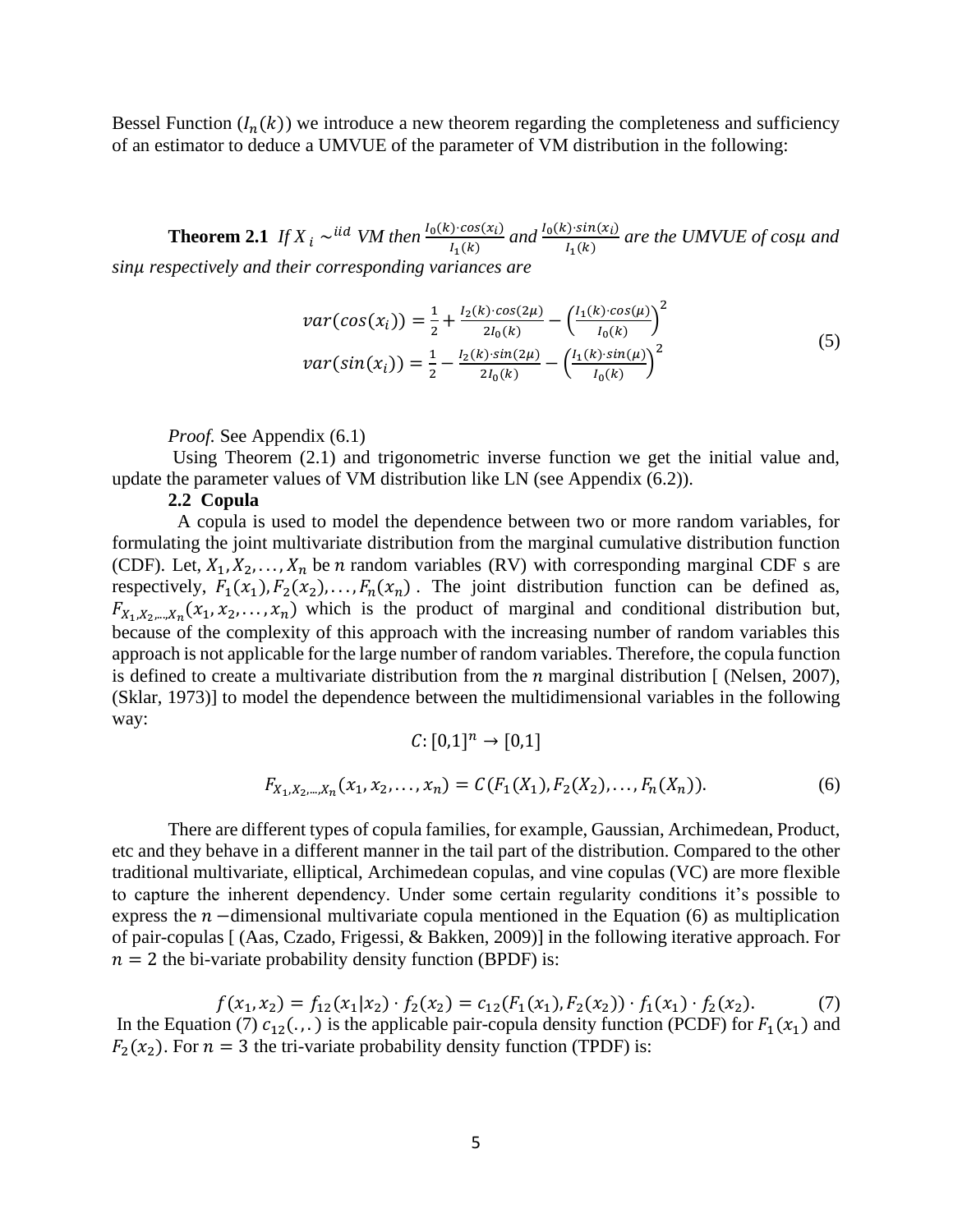$$
f(x_1, x_2, x_3) = f_{123}(x_1|x_2, x_3) \cdot f_{23}(x_2|x_3) \cdot f_3(x_3)
$$
  
=  $c_{12}(F_1(x_1), F_2(x_2)) \cdot c_{23}(F_2(x_2), F_3(x_3))$   
 $\cdot c_{13|2}(F(x_1|x_2), F(x_3|x_2)) \cdot f_1(x_1) \cdot f_2(x_2) \cdot f_3(x_3).$  (8)

In Equation (8)  $c_{23}(\ldots)$ ,  $c_{13|2}(\ldots)$  are the applicable PCDF and conditional PCDF (CPCDF) respectively. Likewise, for  $n = 4$  the four-variate probability density function (FPDF) is:

$$
f(x_1, x_2, x_3, x_4) = f_{4123}(x_4 | x_1, x_2, x_3) \cdot f_{312}(x_3 | x_1, x_2) \cdot f_{21}(x_2 | x_1) \cdot f_1(x_1) = c_{12}(F_1(x_1), F_2(x_2)) \cdot c_{13}(F_1(x_1), F_3(x_3)) \cdot c_{14}(F_1(x_1), F_4(x_4)) \cdot c_{23|1}(F(x_2 | x_1), F(x_3 | x_1)) \cdot c_{24|1}(F(x_2 | x_1), F(x_4 | x_1)) \cdot c_{34|2}(F(x_3 | x_2), F(x_4 | x_2)) \cdot f_1(x_1) \cdot f_2(x_2) \cdot f_3(x_3) \cdot f_4(x_4)
$$
\n(9)

VC is a graphical approach representing an  $n$ -dimensional multivariate PDF (MPDF) using  $n(n-1)$  $\frac{1}{2}$  suitable PCDF in a hierarchical manner where the dependence structures of  $(n - 1)$  have unconditional PCDF and that of the remaining has conditional PCPDF (CPCDF). In this paper, we focus on C-Vine Copula (C-VC), because of its better flexibility.



**Figure 1:** Detail of the tree of the Vine Copula.

A C-VC with 4-variables has 3 trees,  $T_i$  and each tree,  $T_i$  has  $4 - j + 1$  nodes and  $4 - j$ edges where  $j = 1,2,3$  like Figure (1). In tree  $T_1$  each edge between two nodes represent the PCDF. From Figure (1) in tree  $T_2$  the edges between each node is CPCDF where  $c_{13|4}$  denotes the CPCDF of the first and third variable given the fourth variable and  $c_{23|4}$  represents the CPCDF of the second and third variable given the fourth variable. In the tree  $T_3$  each node is connected by an edge representing CPCDF (Figure (1) ) of the first and second variable given third and fourth variable where  $C_{12|34} = F(x_1, x_2|x_3, x_4)$ .

### **2.3 Spatial Interpolation**

In this section we propose two novel spatial interpolation approaches combining spatial clustering, knowledge of copula and C-VC assuming the directional stationarity of data is defined in the following:

#### **2.3.1 Spatial Copula Estimation**

Let  $S$  be the spatial domain of interest for the spatial interpolation purpose. This spatial clustering technique is established upon the distance and degree of similarity between two spatial points. Hierarchical spatial clustering (HSC) is performed using the complete linkage method [ (Hubert, 1974)], cutoff values of Haversine distance (HD) [ (Gade, 2010)] and auto-correlation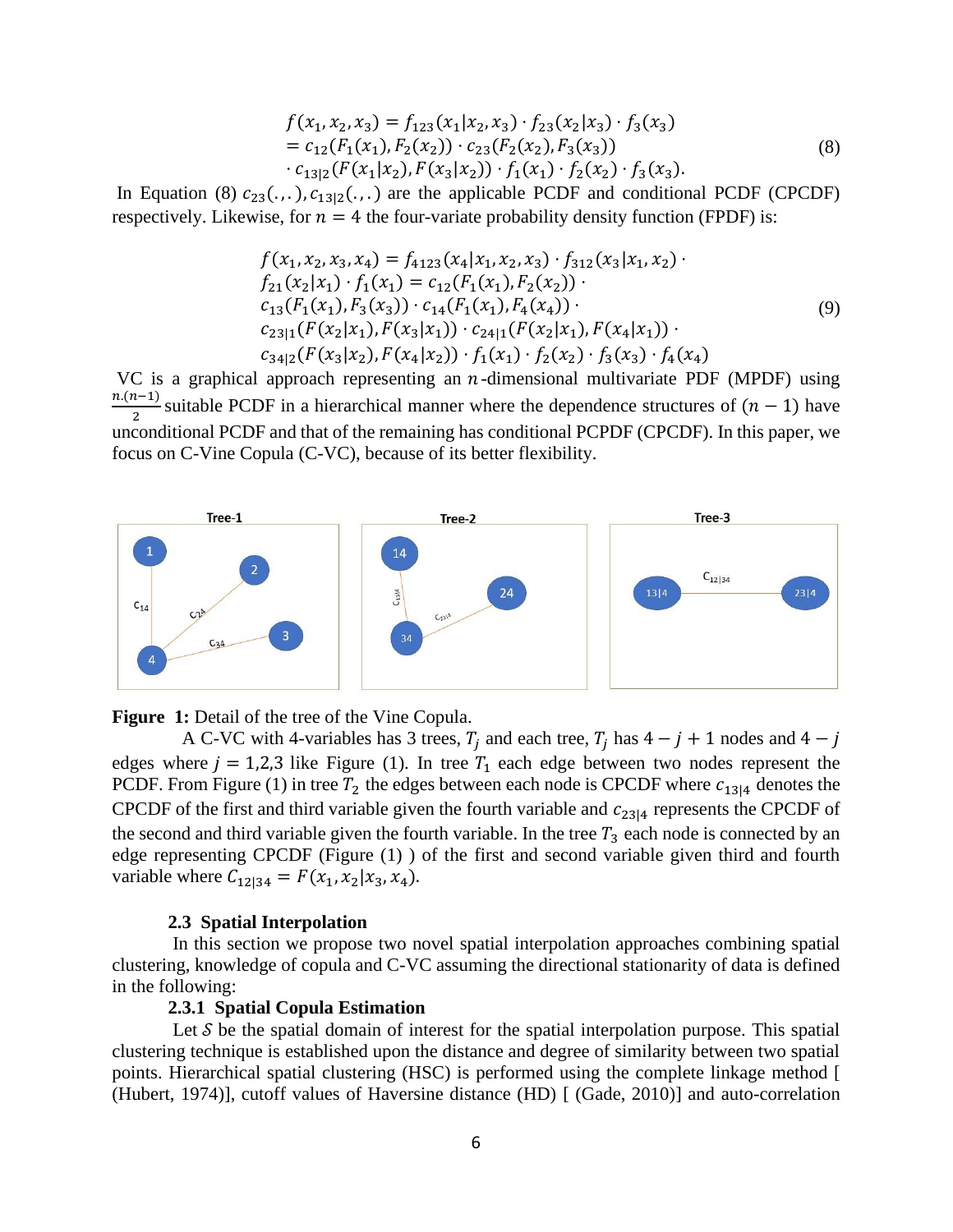between each pair of points. Here, the number of HSC and HSC's radius are the two most important parameters. According to the principle of HSC, it is obvious that the sum of squares within a cluster (SSW) should be lesser than the sum of squares between the clusters (SSB). Making use of the Elbow method while the SSW reaches a plateau, we will consider that is the optimal number of HSC and to determine HSC's radius arranging HSC's height in ascending order, that considers a significant height as a HSC's radius. Therefore, in this context, we can think of the HSC as a spatial field defined in the following Equation (10)

$$
N_i = \{ (ob_{i_1}, ob_{i_2}) : HD(obj_{i_1}, ob_{i_2}) \le HD_{cut} \& \rho(||ob_{i_1} - ob_{i_2}||) \ge r_{cut} \& i_1 \ne i_2 \}
$$
  

$$
\cup \{ (ob_{i_j}, y_{ij}) : HD(obj_{i_j}, y_{ij}) \le HD_{cut} \& \rho(||ob_{i_j} - y_{ij}||) \ge r_{cut} \}
$$
 (10)

Let  $N_1, N_2, ..., N_k$  be the k clusters,  $y_{ij}$  be the  $j^{th}$  unobserved point, and  $ob_{i_j}$  be the  $j^{th}$ observed point of the *i*<sup>th</sup> HSC where,  $j = 1, 2, ..., n_i$ ;  $i = 1, 2, 3, ..., k$  where  $n_i$  be the number of the unobserved points in  $i^{th}$  HSC and  $c_i$ , the centre of  $i^{th}$  cluster. A threeshold HD ( $HD_{cut}$ ) is chosen  $\exists$  dist( $c_i$ ,  $y_{ij}$ )  $\leq HD_{cut}$  that is surrounding the centre of each HSC, a circle is constructed with radius of  $HD_{cut}$  units and  $r_{cut}$  refers the spatial auto correlation cutoff to maintain the spatial continuity of HSC. For k clusters maximum number of distinct spatial regions (SR) is  $2^k - 1$ . Let  $\vec{v}$  be the presence vector of all unobserved points  $y_{ij} = (lon, lat)$ , where lon and lat stand for longitude and latitude of an unobserved point respectively. Now, we create a linear map in the following:

$$
f: \mathcal{R}^{2 \times 1} \to \mathcal{R}^{k \times 1} \Rightarrow f(y_{ij}) = \vec{v}
$$
 (11)

In the Equation (11)  $\vec{v}$  is a binary vector of length k, where  $\vec{v} = [v_1, v_2, \dots, v_k]$ 

 $v_l = \begin{cases} 1 & \text{if } (lon, lat) \in C_l \\ 0 & \text{otherwise} \end{cases}$ 0 otherwise

where  $l = 1, 2, 3, ..., k$ . The maximum number of presence vectors for k clusters is  $2^k - 1$ . As a result, we obtain at most  $2^k - 1$  distinct SR in our entire study area. Let  $R_1, R_2, \ldots, R_m$  be the m SR where  $m \le 2^k - 1$ . Let  $v_i = 0 \forall i = 1, 2, ..., (i - 1), (i + 1), ..., k$  and  $v_i = 1$  that denotes  $y_{ij}$  is inside  $N_i$  only.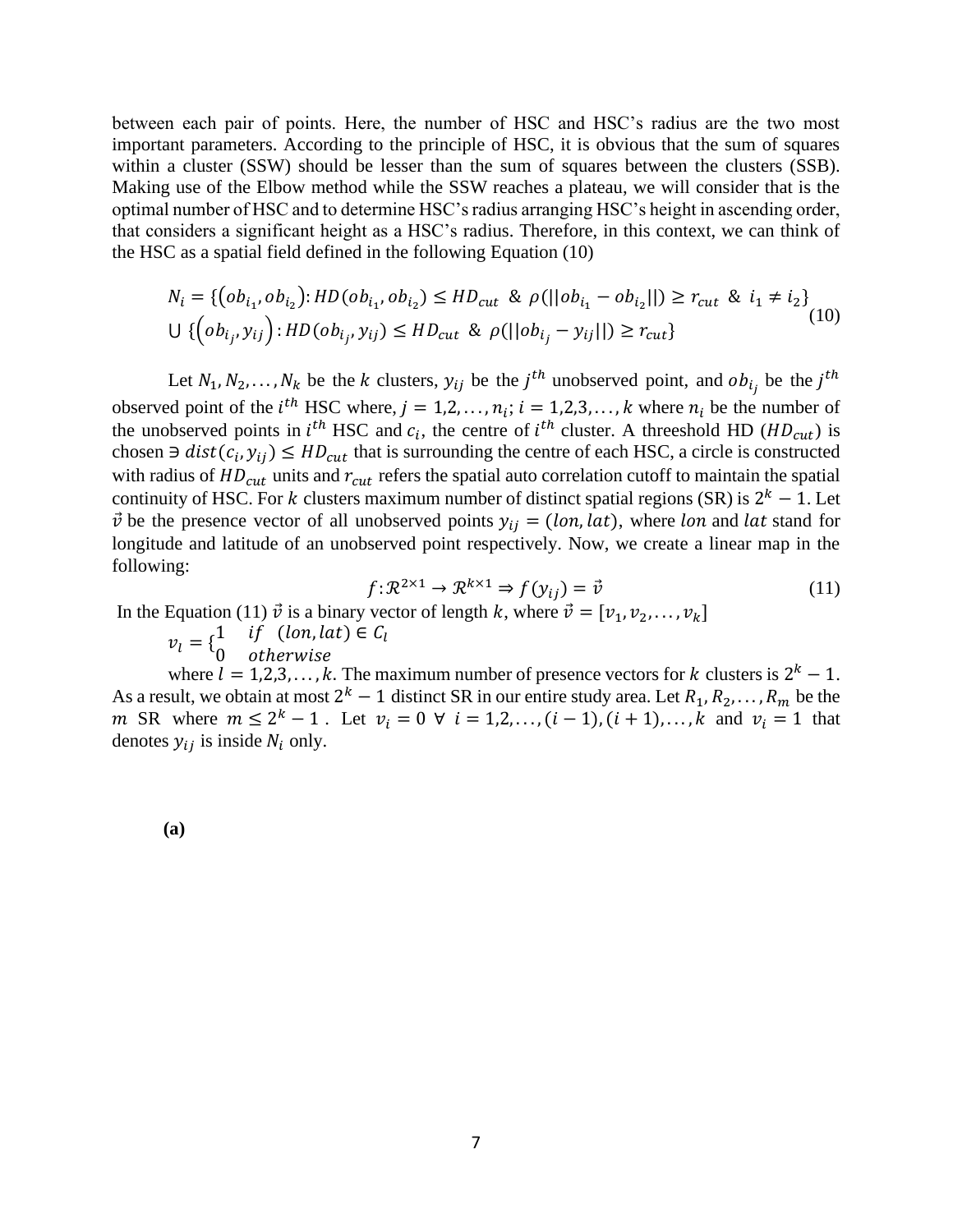#### Division of study area into some clusters





**(b)** The entire geographical area is split up into some disjoint regions which are shaded by different colour and the corresponding observed points belonging into each region.

 In Figure (2 a) we divide the entire spatial domain into some HSC grounded on the HD of monitoring stations and degree of homogeneity where each circle denotes a HSC, and the dotted points represent the observed monitoring stations contained in that HSC. As a result, the whole area is split into some disjoint SR and the dotted points represent the monitoring stations, included in that SR (Figure (2 b)) are salient points to interpolate along the surface of each SR.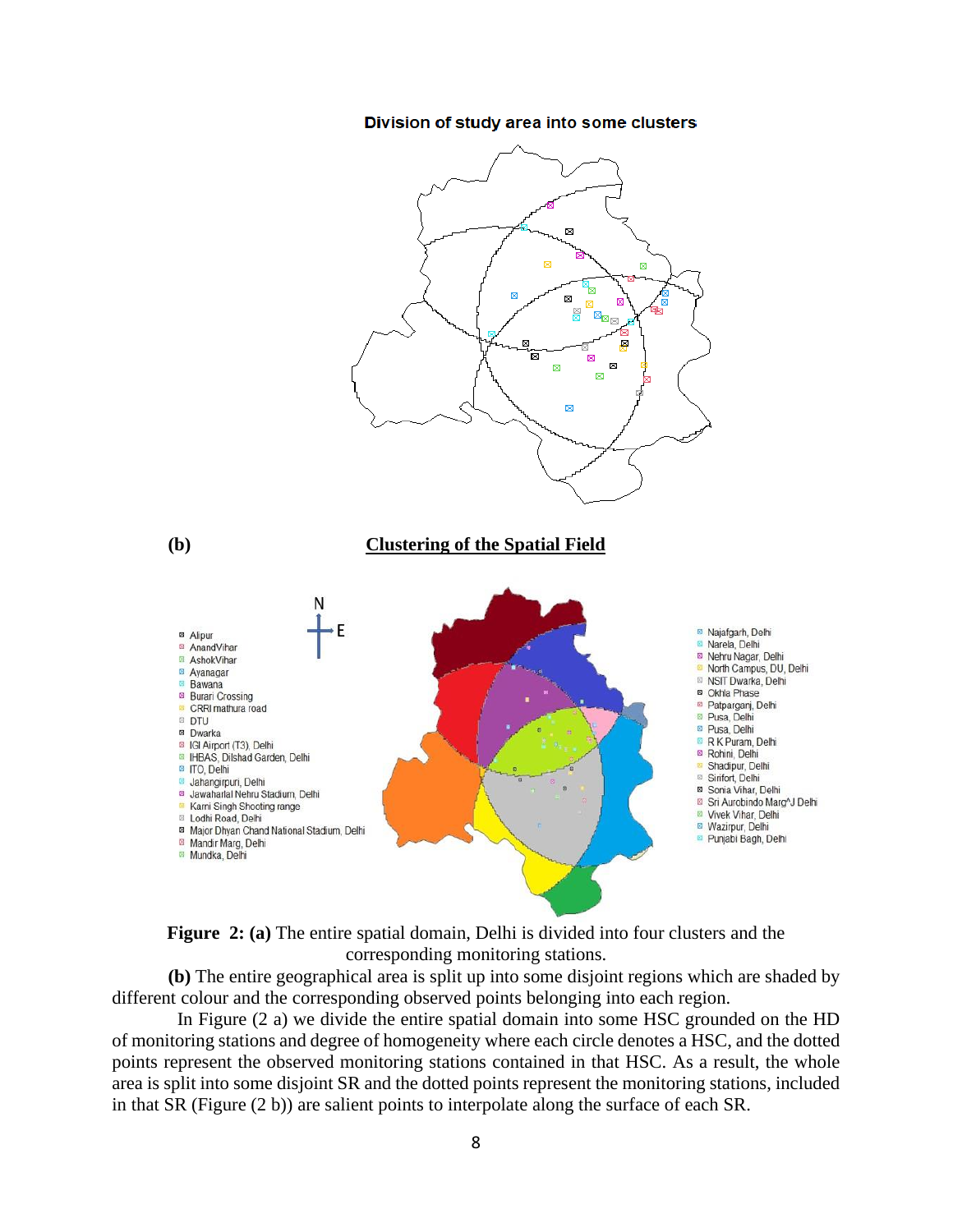Utilizing the concept of copula, we transform a HSC to a spatial random field (SRF) to predict the values on the unobserved location. Therefore, we first concentrate on the univariate marginal probability distribution (MDF) of inclusion of the latitude  $(\omega_i)$  and longitude  $(\beta_i)$  of an observed location being included in  $R_i$  separately. The corresponding MDF are respectively  $P(\{\omega : \omega \in R_i\})$  and  $P(\{\beta : \beta \in R_i\})$ . Using the concept of copula, we have created the Bi-variate probability distribution function (BDF) of inclusion of latitude and longitude in the  $i<sup>th</sup>$  SR, and Kendall's  $\tau$  is considered as the measure of association between two RVs. So, the joint BDF is as follows:

 $H(x_1, x_2) = C(F_{\omega}(X_{1\omega}), F_{\beta}(X_{2\beta}))$  where  $C: [0,1]^2 \rightarrow [0,1]$ .

To evaluate the CDF of that spatial random process (SRP), a composite function of two RVs i.e.,

 $Y(\cdot, \cdot) \equiv \{Y(\omega, \beta): \omega \in R_i, \beta \in R_i\}$  we implement the KDE to get the MDF of Y i.e.,  $F(y)$ and making use of copula we deduce the joint Tri-variate probability distribution (TDF) as follows:

 $H(x_1, x_2, y) = C(F_\omega(X_{1\omega}), F_\beta(X_{2\beta}), F(Y))$  where  $C: [0,1]^3 \to [0,1]$ .

After getting, the BDF ( $H(x_1, x_2)$ ) and TDF ( $H(x_1, x_2, y)$ ) using copula we find out the conditional PDF (CPDF) defined in the following two equations:

$$
f(y_1|x_1, x_2) = \frac{\frac{\partial^3 H(x_1, x_2, y)}{\partial x_1 \partial x_2, \partial y}}{\frac{\partial^2 H(x_1, x_2)}{\partial x_1 \partial x_2}}
$$
(12)

Here, we assume two RVs, latitude  $(X_1)$  and longitude  $(X_2)$  follow Uniform[ $a_1, b_1$ ] and Uniform[ $a_2, b_2$ ] respectively. Now we generate random points  $(x_1, x_2)$  along, *S* to measure the CDF of SRP i.e.,  $Y(x_1, x_2)$  having different CDF for each geographical position. Since, there are some missing data, we use EM algorithm to estimate the parameter at the time of fitting MDF. Applying copula we get the joint TDF of  $Y(x_1, x_2)$ ,  $X_1, X_2$  is defined as  $F(y, x_1, x_2)$ . Next, we will introduce the HSC-based SI that Spatial Copula interpolation (SC). Therefore, we split  $S$  in  $m$ number of regions making use of the HSC algorithm, discussed earlier. Let's consider,  $R_1$  has three observed locations  $ob_1$ ,  $ob_2$ ,  $ob_3$ . In that region we can generate a number of gridded points not necessarily of uniform size, out of those unobserved points we consider one unobserved point, defined as  $un_{R_1}^j$  which is the  $j^{th}$  point in  $R_1$ . Applying the conditional copula (from Equation (12)) we establish the conditional copula based probability distribution function (CCDF) for each unobserved point in a SR i.e.  $F_{un_{R_1}^j}(y)$ .

$$
F_{un_{R_1}^j}(y) = P[Y(x_{1,un_{R_1}^j}, x_{2,un_{R_1}^j}) \le y | X_1 = x_{1,un_{R_1}^j}, X_2 = x_{2,un_{R_1}^j}] \tag{13}
$$

From the Equation (13) we get the CCDF of  $j<sup>th</sup>$  un-observed point included in the first SR. That lets us calculate the CCDF of SRP,  $Y$  at the unobserved centroid of a cluster and making the use of CCDF we can calculate conditional copula based probability density function (CCPDF). The mathematical formulation is described in the following:

$$
F_{un_{R_1}^j}(y) = \sum_{i \in R_1} \alpha_{ij} \cdot P[Y(x_{1,ob_i}, x_{2,ob_i}) \le y | X_1 = x_{1,ob_i}, X_2 = x_{2,ob_i}]
$$
  
\n
$$
\Rightarrow f_{un_{R_1}^j}(y) = \sum_{i \in R_1} \alpha_{ij} \cdot f_{ob_i}(y | x_1, x_2)
$$
  
\n
$$
\Rightarrow \operatorname{argmax}_y f_{un_{R_1}^j}(y) = \sum_{i \in R_1} \alpha_{ij} \cdot \operatorname{argmax}_y f_{ob_i}(y | x_1, x_2)
$$
  
\n(14)

In the Equation (14) the weights are defined as  $\alpha_{ij}$ . This weights are the proportional to the spatial auto correlation function (ACF) but inversely proportional to the degree of separation. So the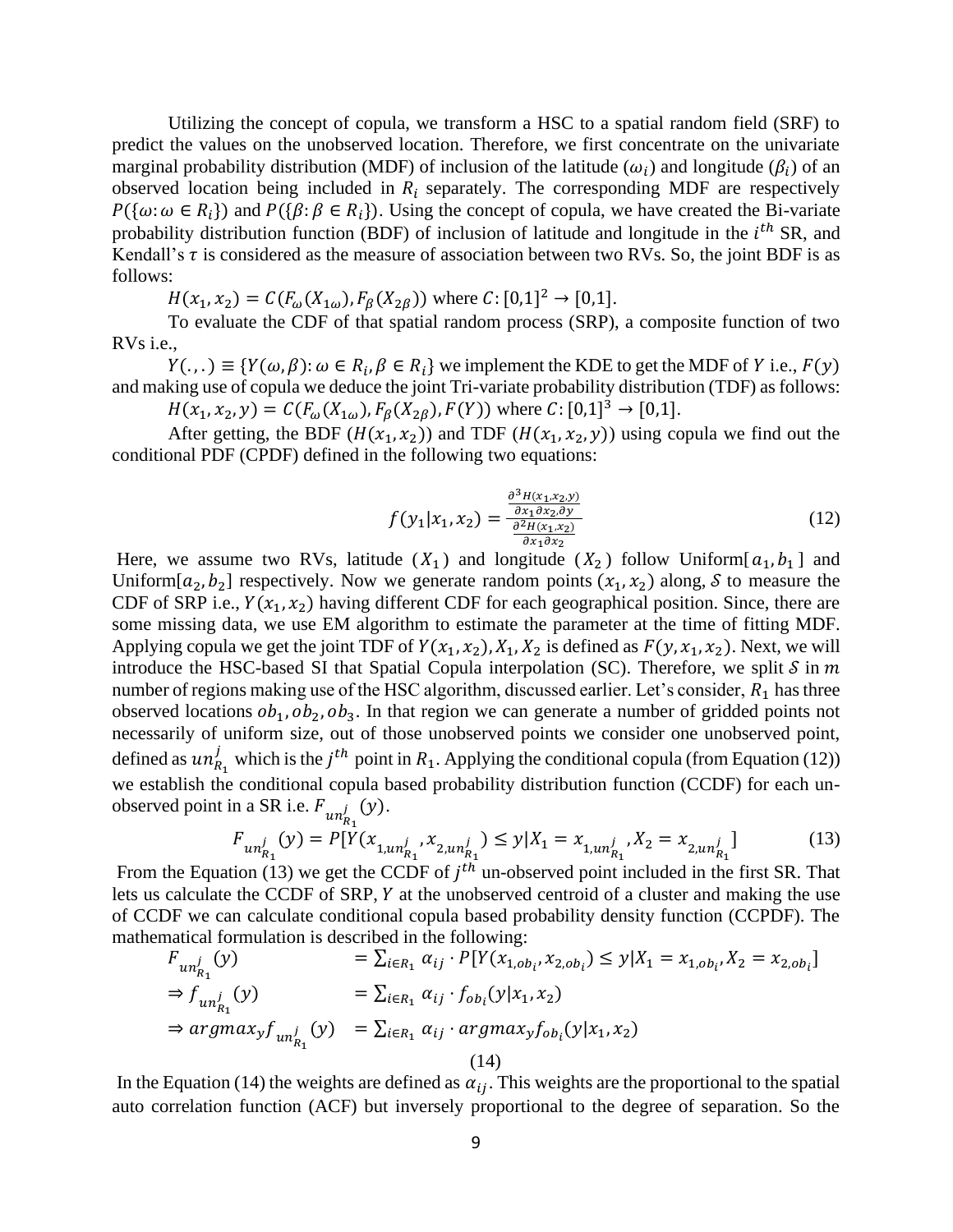required  $\alpha_{ij}$  is defined in the following assuming the fact that,  $ob_i$ ,  $un_j \in R_1$ 

$$
\alpha_{ij} = \frac{d_{ij} \cdot \rho(||ob_i - un^j||)}{\sum_{i \in R_1} d_{ij} \cdot \rho(||ob_i - un^j||)}
$$
(15)

In the Equation (15)  $d_{ij}$  is the degree of seperation established upon the HD and the degree of departure of two PDFs defined on the SRF in the following Equation (16)

$$
d_{ij} = \epsilon + \exp\left(-\left(\int_0^1 |f_{ob_i}(y|x_1, x_2) - f_{unj}(y|x_1, x_2)|^p\right)^{1/p} dy\right) \cdot \exp\left(-\left(\sin^{-1}\left[\sqrt{\sin^2\left(\frac{x_{1, ob_i} - x_{1, unj}}{2}\right)} + \cos(x_{1, ob_i}) \cdot \cos(x_{2, unj}) \cdot \sin^2\left(\frac{x_{2, ob_i} - x_{2, unj}}{2}\right)\right]\right) (16)
$$

In the Equation (16)  $\epsilon$  is included here for the computational adjustment [ (Machuca-Mory, 2013)] along the boundary points of each SR; exp -  $\left( \int_0^1$  $\int_0^1 |f_{\text{obj}}(y|x_1, x_2) - f_{\text{uni}}(y|x_1, x_2)|^p \Big]^{1/p} dy$ specifying modified gaussian distance kernel and here, as a distance we apply the degree of separation between two conditional copula based spatial probability density function (CCSPDF) to capture the probabilistic spatial dissimilarity, and the last part is HD. For  $\rho(||ob_i - un^j||)$  in the Equation (15) choice of suitable covariance function is necessary. Therefore, we choose the suitable covariance function among well-defined variogram clouds, for example, Exponential, Gaussian and Spherical, [ (Cressie, 2015)] etc. Applying this concept we adopt the Algorithm (1) to interpolate over the entire spatial surface:

| <b>Algorithm1: Algorithm of SC Interpolation</b>                                                            |                                                                                     |  |  |  |
|-------------------------------------------------------------------------------------------------------------|-------------------------------------------------------------------------------------|--|--|--|
| $0 < m \leq 2^k - 1$ ; $R_i \cap R_j = \phi$                                                                |                                                                                     |  |  |  |
| $S \leftarrow \bigcup_{i=1}^{k} N_i = \bigcup_{i=1}^{m} R_i$                                                |                                                                                     |  |  |  |
| $Gen_i = \{ (lon_i, lat_i) \}$                                                                              | $#$ Set of                                                                          |  |  |  |
| randomly generated points                                                                                   |                                                                                     |  |  |  |
| For each $j \in Gen_i$ do                                                                                   |                                                                                     |  |  |  |
| $\vec{v} \leftarrow \text{Pregence}(Gen_i)$                                                                 | # <i>Presence</i> (.) is a binary vector like                                       |  |  |  |
| $f(.)$ in Equation(11)                                                                                      |                                                                                     |  |  |  |
| IF $freq(\vec{v}) = 1$ Then                                                                                 | # $freq(.)$                                                                         |  |  |  |
| returns the sum of $\vec{v}$                                                                                |                                                                                     |  |  |  |
| $index \leftarrow Index(\vec{v})$                                                                           | $\#Index(.)$ returns                                                                |  |  |  |
| position of 1 in $\vec{v}$                                                                                  |                                                                                     |  |  |  |
| $\{ob_1, ob_2, \ldots, ob_r\}$ $\leftarrow$ observed location in <i>index<sup>th</sup></i> HSC              |                                                                                     |  |  |  |
| $SR(j) \leftarrow$ Choose $p^{th}$ closest SR from $\{ob_1, ob_2, \ldots, ob_r\}$ close to $(lon_j, lat_j)$ |                                                                                     |  |  |  |
| $SC_i \leftarrow \sum_{i \in SR(j)} \alpha_{ij} argmax_y f_{ob_i}(y lon, lat)$                              |                                                                                     |  |  |  |
| <b>Else</b>                                                                                                 |                                                                                     |  |  |  |
| $Ind \leftarrow Index(\vec{v})$                                                                             |                                                                                     |  |  |  |
| For each $q \in Ind$ do                                                                                     |                                                                                     |  |  |  |
| $\{ob_1, ob_2, \ldots, ob_r\}$ $\leftarrow$ observed location in $q^{th}$ HSC                               |                                                                                     |  |  |  |
|                                                                                                             | $S \leftarrow S$ . append({ $ob_1, ob_2, , ob_r$ } # X. append(.) adds the argument |  |  |  |
| to existing $X$ values                                                                                      |                                                                                     |  |  |  |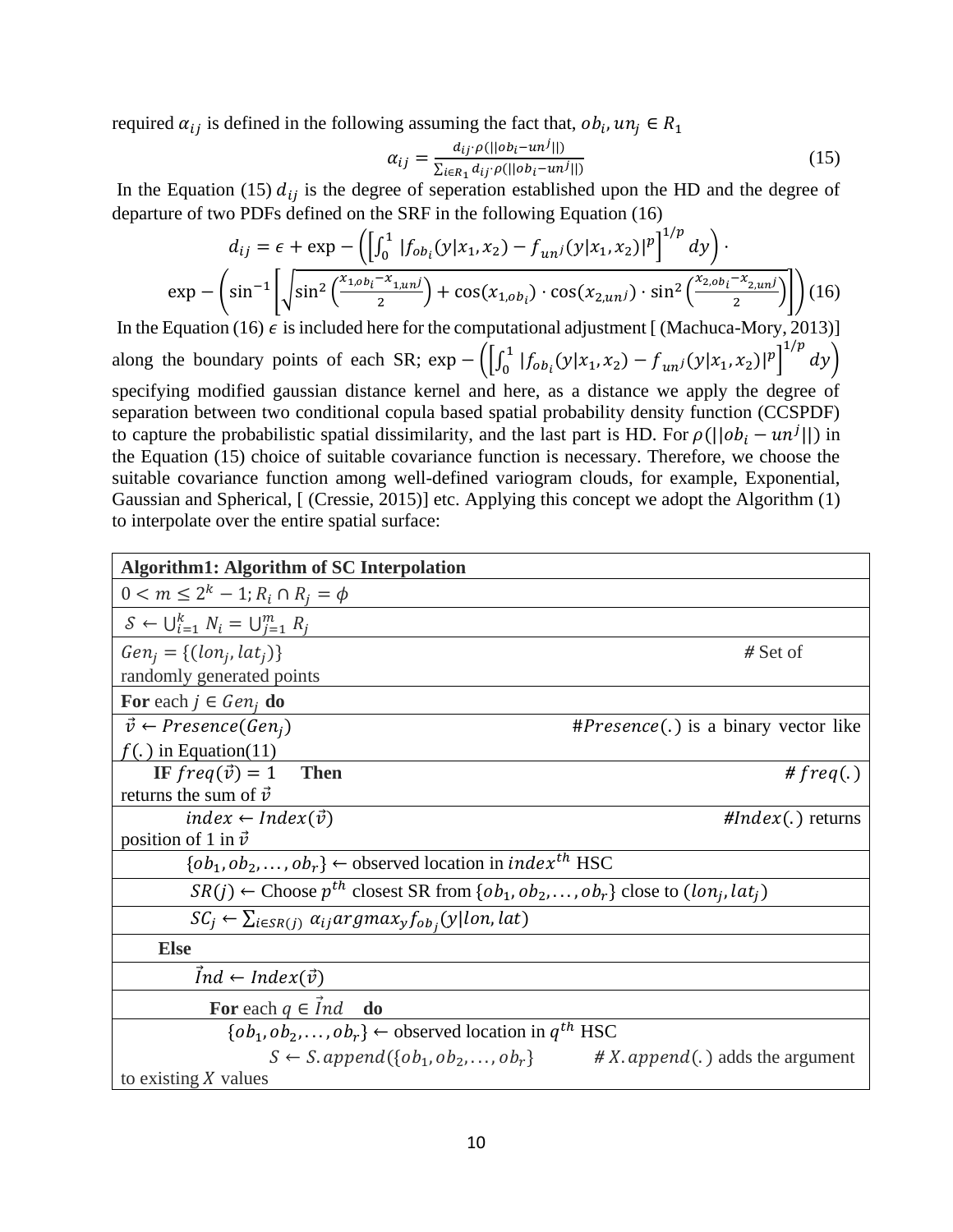|                                                                                | <b>End For</b>                                                                                              |                                              |  |  |  |
|--------------------------------------------------------------------------------|-------------------------------------------------------------------------------------------------------------|----------------------------------------------|--|--|--|
|                                                                                | $SR(i) \leftarrow Unique(S)$                                                                                | $\#Unique$ .) removes the duplicate elements |  |  |  |
| from its argument                                                              |                                                                                                             |                                              |  |  |  |
|                                                                                | $SR(i) \leftarrow$ Choose $p^{th}$ closest SR from $\{ob_1, ob_2, \ldots, ob_r\}$ close to $(lon_i, lat_i)$ |                                              |  |  |  |
| $SC_i \leftarrow \sum_{i \in SR(j)} \alpha_{ij} argmax_v f_{ob_i}(y lon, lat)$ |                                                                                                             |                                              |  |  |  |
| <b>End IF</b>                                                                  |                                                                                                             |                                              |  |  |  |
| <b>End For</b>                                                                 |                                                                                                             |                                              |  |  |  |

# **2.3.2 Spatial Bayesian Vine-Copula Estimation**

In this section, we introduce spatial vine copula estimation based upon the Bayesian statistical approach (SBVC). Under the square error loss function employing MHA we do the posterior estimate of the parameter in the following way:

$$
\pi(\vec{\theta}) = \frac{f_{X_1, X_2|X_3, X_4}(x_1, x_2, x_3, x_4 | \vec{\theta}) \cdot p(\vec{\theta})}{\int f_{X_1, X_2|X_3, X_4}(x_1, x_2, x_3, x_4 | \vec{\theta}) \cdot p(\vec{\theta}) d\vec{\theta}}
$$
(17)

In the Equation (17)  $f(.|.)$  defines the conditional copula based PDF (CCPDF) derived making use the inherited concept of Figure (1),  $p(\vec{\theta})$  denotes the prior PDF of  $\vec{\theta}$  and  $\pi(\vec{\theta})$  defines the posterior PDF (PPDF) of  $\vec{\theta}$ . Using the PPDF we'll calculate the posterior estimation of  $\vec{\theta}$  under the absolute error loss function. After getting the most updated values  $\vec{\theta}$  using MHA we find out the conditional bayesian prediction of two variables in the following:

$$
E(\hat{\vec{\theta}}|X_1, X_2, X_3, X_4) = \int \vec{\theta} \cdot \pi(\vec{\theta}) d\vec{\theta}
$$
  
\n
$$
E(X_1, X_2|X_3, X_4) = \int \int x_1 \cdot x_2 \cdot f_{X_1, X_2|X_3, X_4}(x_1, x_2, x_3, x_4|\hat{\vec{\theta}}) dx_1 dx_2
$$
\n(18)

Using this Equation (18) we can easily spatially interpolate the target variables on target locations. Here, we consider two SRPs those are,  $Y_1(x_1, x_2)$  and  $Y_2(x_1, x_2)$  and apply the concept of tail-dependency of a bi-variate copula to measure their hidden reliance. Utilizing VC we find the CCPDF i.e.,  $F(y_1, y_2 | x_1, x_2; \vec{\theta}) = P[Y_1(x_1, x_2) \leq y_1, Y_2(x_1, x_2) \leq y_2 | X_1 = x_1, X_2 = x_2; \vec{\theta}].$ Regarding parameter estimation, during fitting MDF, we use UMVUE, EM etc, but to estimate the parameter of the copula family we only consider the posterior estimate. Then using the conditional expectation technique we estimate the  $Y_1$  &  $Y_2$  values all the randomly generated gridded points and interpolate the values.

# **2.4 Model validation**

The accuracy of the models are validated by the following three methods where,  $Y(\vec{s}_i)$  is the observed data points and,  $\hat{Y}(\vec{s}_i)$  is the predicted value:

1. Mean of Absolute Error (MAE)

$$
MAE = \frac{\sum_{i=1}^{n} |Y(\vec{s}_i) - \hat{Y}(\vec{s}_i)|}{n} \tag{19}
$$

2. Root of Mean Square Error (RMSE)

$$
RMSE = \sqrt{\frac{\sum_{i=1}^{n} (Y(\vec{s}_i) - \hat{Y}(\vec{s}_i))^2}{n}}
$$
(20)

# 3. K-fold CV

Then, using Equation (20), (19) we measure the accuracy of the proposed model. K-fold CV is carried out assuming K as 10. The 10-folded CV indicates that the data set is divided into the 10 random sub-sets, and among these data sets, 9 sub-sets are taken as training data set, and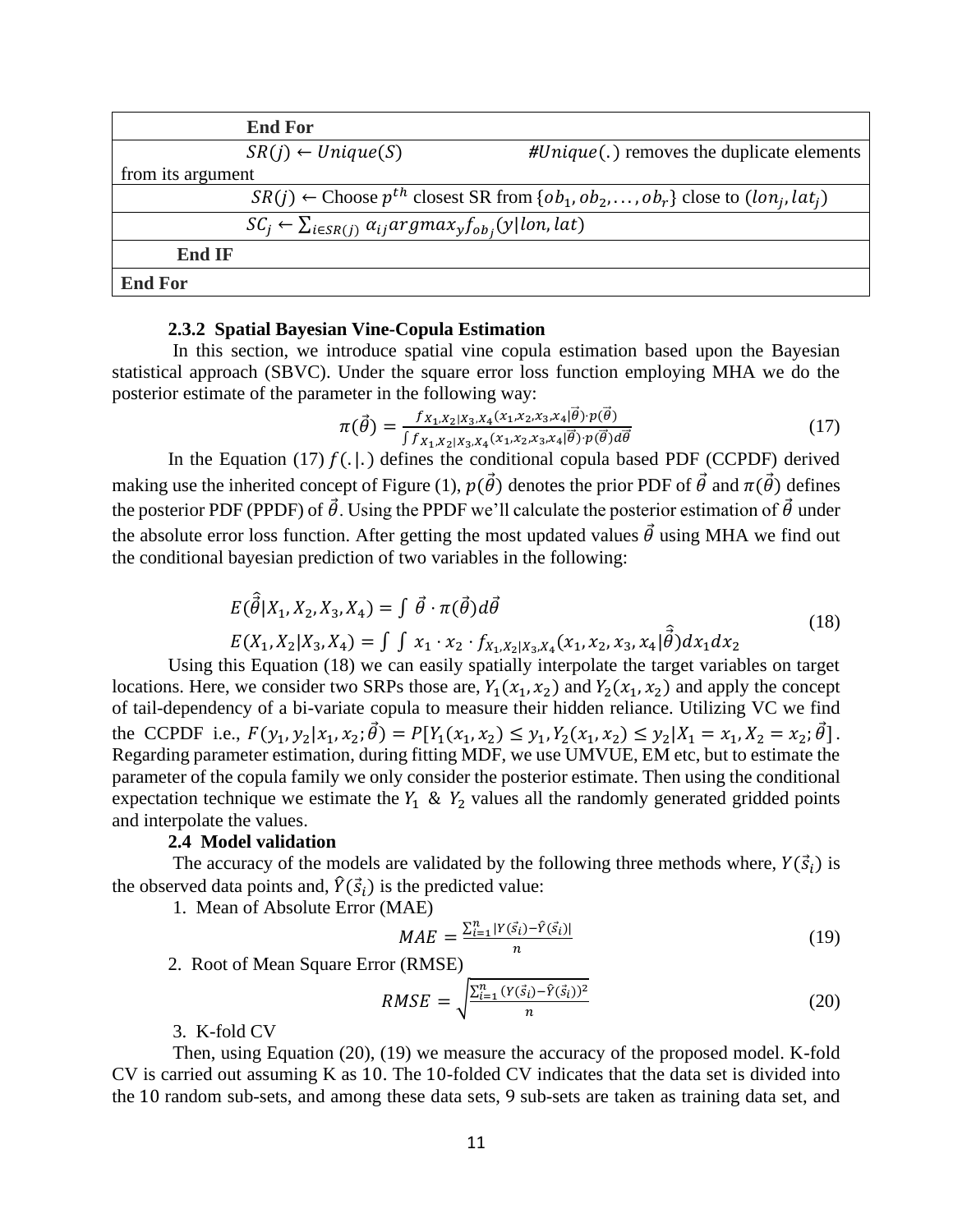the rest 1 is taken as a test data set which is termed as one-leave-one out CV (OLOCV). It helps compare the MAE of proposed and old models

## **3 Study area and Data**

To demonstrate the SC, SBVC, and to compare with OK we take Delhi-air pollution as a circumstance study. Delhi, the capital of India is the most polluted due to, rapid urbanization, boosting amounts of traffic, increasing population, and energy consumption at an alarming level. Sometimes, the level of PM  $_{2.5}$  concentration in air has reached up to 999  $\mu g/m^3$  [ (Mukherjee, et al., 2018)] and, among all other air pollutants, it affects public health [ (Zheng, Pozzer, Cao, & Lelieveld, 2015)] badly. Boosting levels of automobiles, cars, etc cause higher pollutant concentrations in the air [ (Samal, Gupta, Pathania, Mohan, & Suresh, 2013)]. We look at the air pollution data collected by the monitoring stations, maintained by the Central Pollution Control Board (CPCB), Delhi Pollution Control Committee (DPCC), and the Indian Institute of Tropical Meteorology (IITM). To get the research goal, we collected data on several air pollutants, such as PM  $_2$  5, PM  $_{10}$ , NO, NO  $_2$ , NO  $_x$  and wind direction (WD), from the CPCB websites. To map the Spatio-temporal distribution of air quality and deduce the effect of WD on the air pollution in Delhi, these data play an important role. The data were collected over 24 hours, and the period was taken from  $1^{st}$  February 2017 to  $31^{st}$  December 2021. The Figure (4) depicts the temporal variability of daily PM <sub>2.5</sub> emission which is cyclic in nature after a fixed time stand. There is always a higher concentration witnessed from almost the end of November to the end of December (Figure (4)) around  $400 \mu g/m^3$  and sometimes it grows up to  $800 \mu g/m^3$  which is very much alarming for the human life, primarily during winter due to burning of firecrackers, agricultural crop burning, etc.



**Figure 3:** The interpolated PM <sub>2.5</sub> values of November in the year, 2019

 There are 38 monitoring stations in this data set, as shown in Figure (2 B). According to Figure (3), we detect that the Northern part of Delhi is very much sensitive to pollution whereas the Central, East, and West parts of Delhi are less sensitive regarding the pollutant concentrations in the air. According to Figure (3), the PM  $_{2.5}$  concentration in the Northern part of Delhi can reach up to  $220\mu g/m^3$  whereas in the Central, East, and West part of Delhi that is limited into 190 to 200  $\mu$ g/m<sup>3</sup>. As a result, the Spatio-temporal variability in air pollutant concentrations is visible.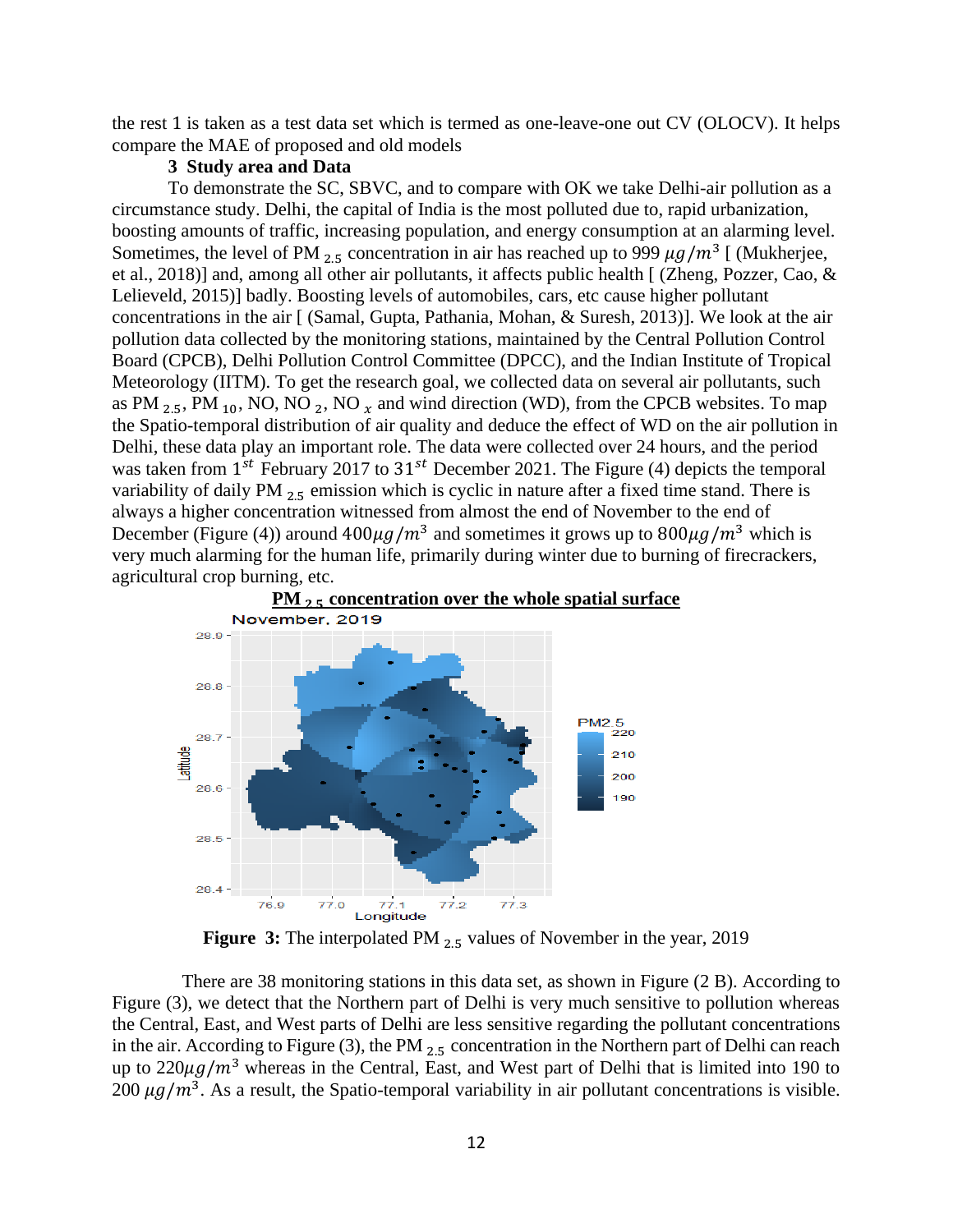However, there are two shortcomings to applying spatial interpolation techniques to interpolate (i) the Delhi NCR region is far away from other monitoring stations in Delhi, (ii) The missing Data.



**Figure 4:** The time series plot of daily PM  $_{2.5}$  emission from  $1^{st}$  Feburary, 2017 to  $31^{st}$ December, 2021 in the study area, Delhi.



**Figure 5:** The Histogram of daily PM  $_{2.5}$  emission from  $1^{st}$  Feburary, 2017 to  $31^{st}$  December, 2021 in the study area, Delhi.

We can easily conclude from the Figure  $(5)$  that the observed frequency distribution of daily PM  $_{2}$  = emission during this period is positively skewed which gives an idea of how to fit the positively skewed distribution such as log-Normal, Gamma, Exponential, Weibull, etc depending upon the tail distribution. Precisely there is a higher concentration in the interval from 30 −  $40\mu g/m^3$ . Figure (6) provides a brief overview of the variability and a five-point summary of the pollutants and WD which establishes the fact that PM  $_{10}$  and PM  $_{2.5}$  have higher variability compared to other pollutants and the variance of WD also sensitive.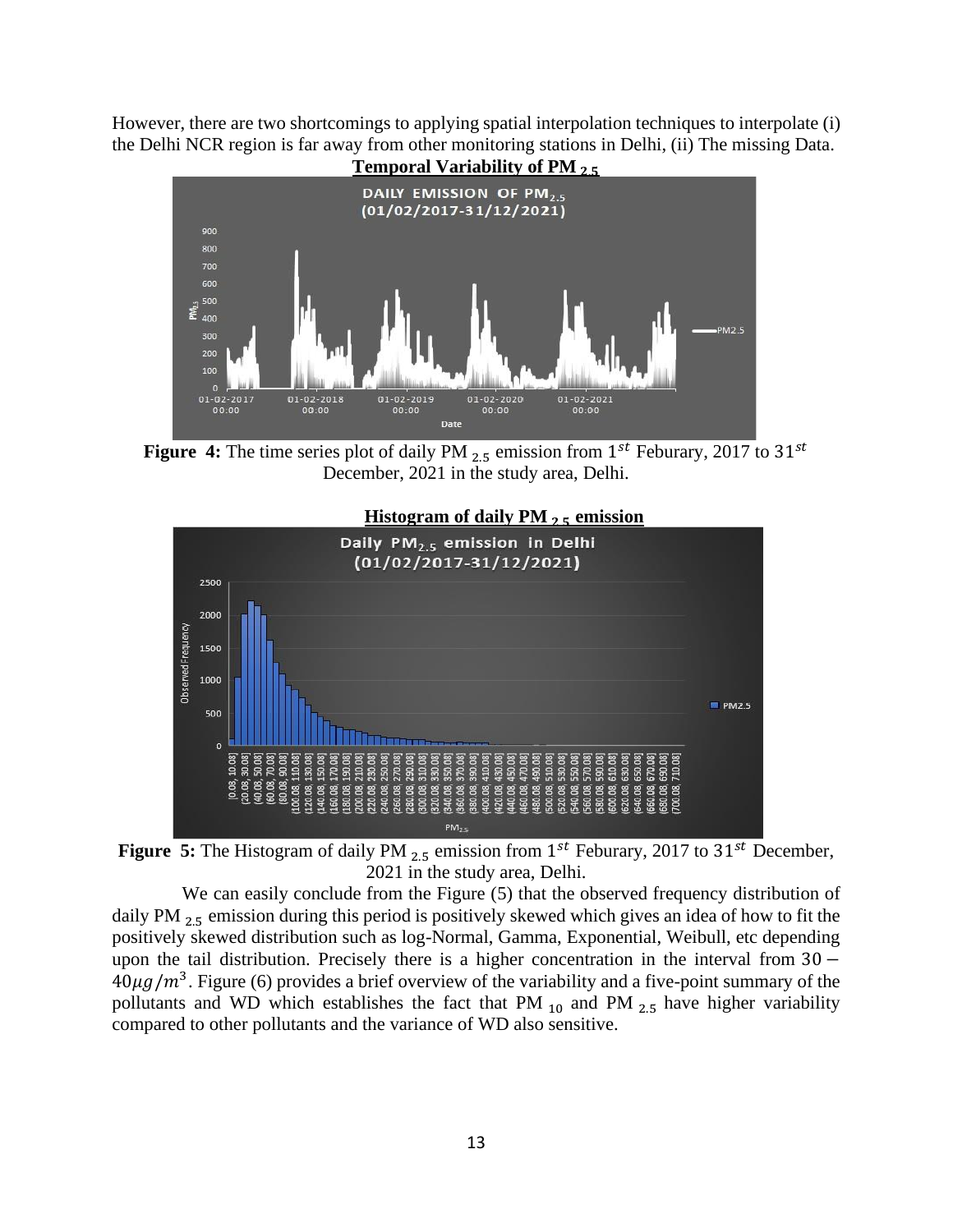

# **Box-plot of daily emission of pollutans and WD**



# **4 Results and Discussion**

This section goes over how to compare two new models, SC and SBVC to other well-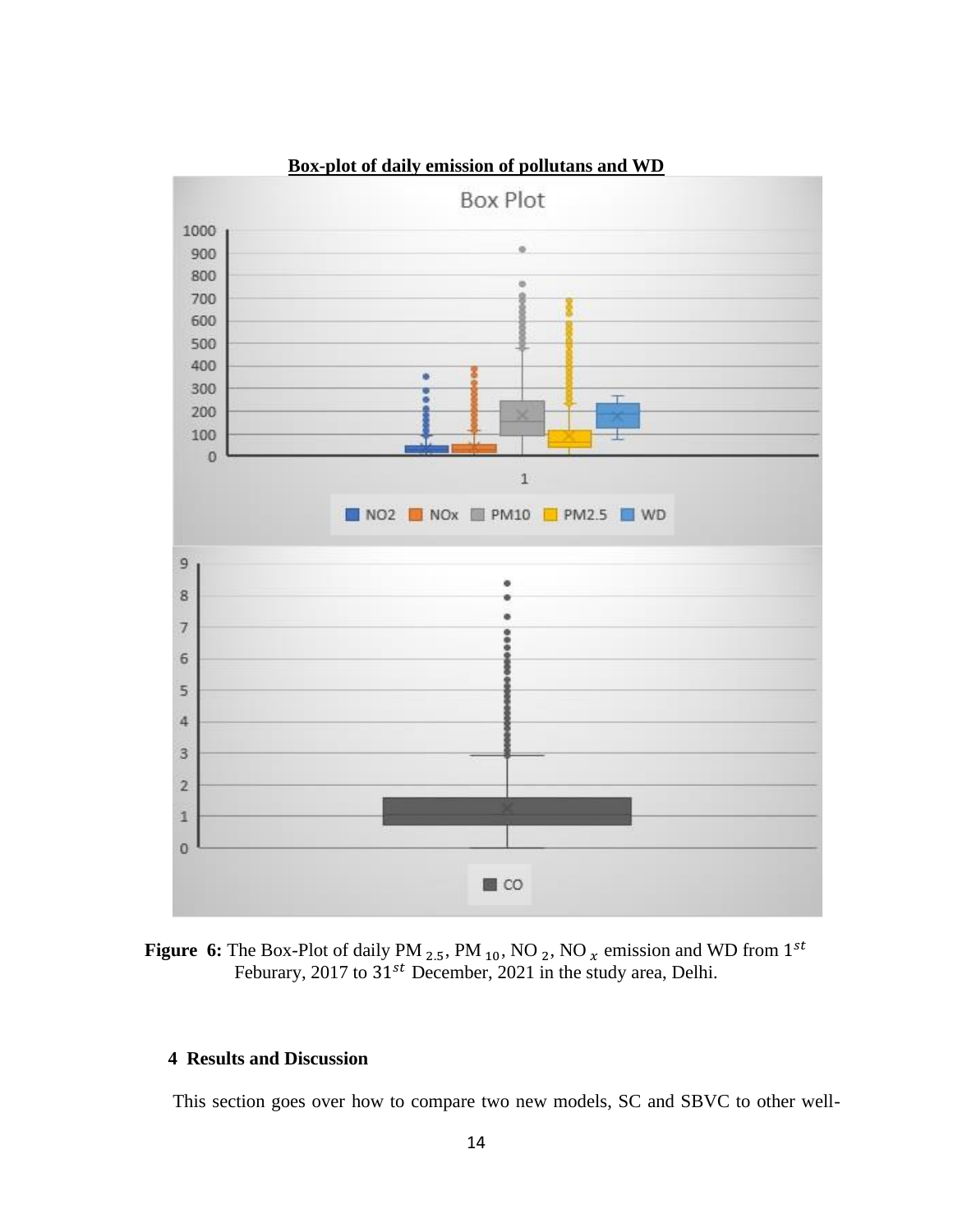known spatial models step by step. Following that, we will attempt to provide a brief overview of pollutant concentrations in the future, as well as discuss how an important meteorological parameter can affect pollution concentrations mathematically.



**Figure 7: (a)** The emperical marginal CDF is fitted by the marginal positively skewed parametric CDF and the fitting of marginal PDF. **(b)** The nature of spatial variation of a RV. We fit the parametric marginal CDF and PDF on the empirical CDF and PDF of an RV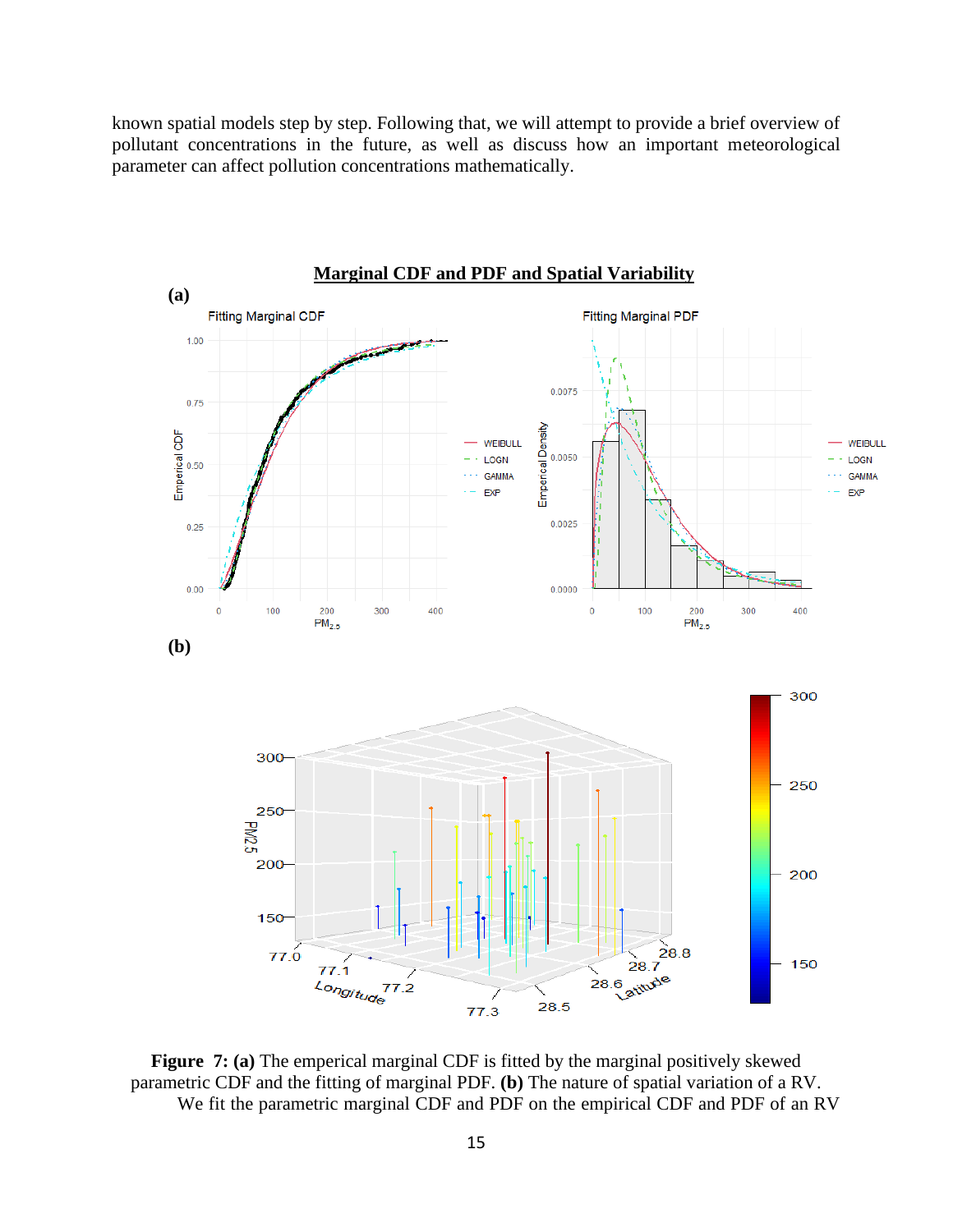based on the AIC, BIC value, and KS test statistic value in Figure (7 a). Because the empirical PDF is positively skewed, we only consider well-known positively skewed distributions such as Weibull, Log-normal (LN), Gamma, and Exponential distributions, and Table (1) shows that the LN distribution is suitable to fit based on the lowest AIC, BIC, and KS test statistic value. Similarly, we fit the circular family distributions on WD and discover that the VM distribution is the best PDF to fit.

| Table 1: The value of KS statistic, AIC and BIC to determine the feasible marginal |  |  |  |  |  |
|------------------------------------------------------------------------------------|--|--|--|--|--|
| parametric PDF                                                                     |  |  |  |  |  |

| Test Criteria   Weibull |            | Log-normal | <b>Gamma</b> | <b>Exponential</b> |
|-------------------------|------------|------------|--------------|--------------------|
| KS                      | 0.06884229 | 0.02849193 | 0.06276518   | 0.1478233          |
| AIC                     | 365.360    | 322.296    | 346.187      | 1413.547           |
| BІC                     | 373.098    | 330.035    | 353.926      | 417.416            |

 The next step is to estimate the parameter of the MDF. We already discussed the disadvantages of using MLE to estimate the parameter in Section (2.1). As a result, we can use the EM algorithm to obtain the updated shape and scale parameters of the LN distribution. We discuss how the LogLik value converges to a fixed value after a certain number of iterations in Figure (8). The required number of iterations for the EM algorithm in this case study is 223, after which the difference between the two LogLik values is negligible. Figure (7 b) depicts how the PM  $_{2.5}$  value varies with respect to latitude and longitude. While the Longitude (Lon) ranges from 77.0 to 77.1 and the Latitude (Lat) varies, from 28.5 to 28.6, the PM  $_{2.5}$  concentration is generally within  $100 - 150 \mu g/m^3$  but if Lon varies from 77.15 to 77.3, the PM <sub>2.5</sub> concentration becomes high and it ranges from  $150 - 200 \mu g/m^3$ . Similarly, while Lat is varying from 28.6 – 28.7 then the most spatial variability of PM 2.5 is detected in every interval of Lon and sometimes reaches up to  $300\mu g/m^3$  while the Lat varies from 28.7 – 28.8 the spatial variation is identified and the variation of PM  $_{2.5}$  is almost lying between  $200 - 250 \mu g/m^3$ .





However, during fitting VM distribution we use the concept of UMVUE which is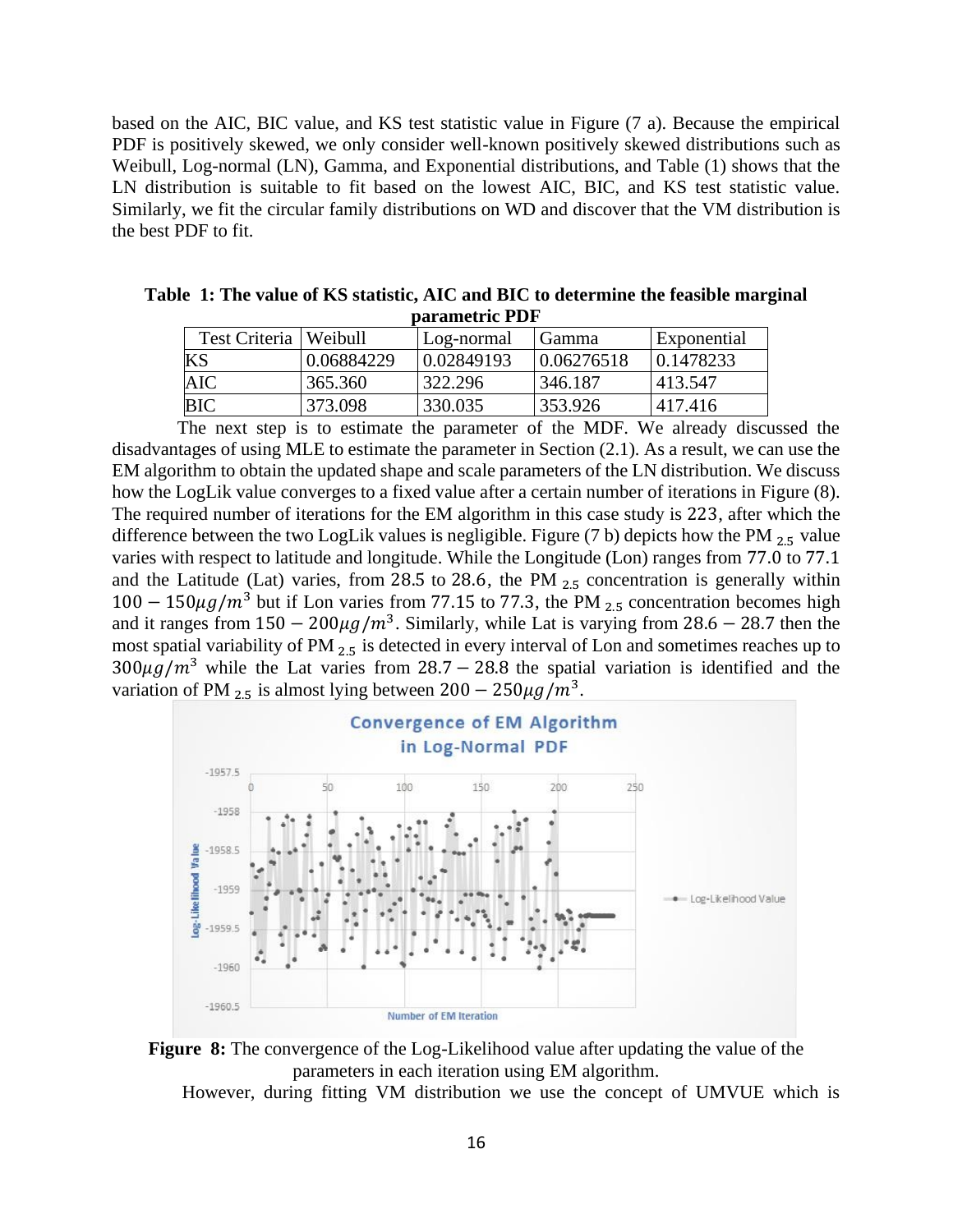mentioned in the Theorem (2.1) in the Section (2.1) to get the shape and scale parameter of the VM distribution with better accuracy. In the following Table (2) we discuss the shape and scale parameters of LN and VM PDF and corresponding the last updated LogLik values.

**Table 2: Details and updated values of shape and scale parameter and the corresponding Log-likelihood values**

| <b>PDF</b>    | Shape               | Scale | LogLik      |  |  |  |
|---------------|---------------------|-------|-------------|--|--|--|
| $\mathbf I$ N | 4.3764856 0.7701984 |       | 1959.331124 |  |  |  |
| VM            | 3.583               | 1.908 | $-32.41559$ |  |  |  |

 Our goal now is to run the two novel spatial interpolation algorithms mentioned in Sections (2.3.1) and Section (2.3.2) and compare them to other spatial interpolation approaches. Using the threshold criteria mentioned in Section (2.3.1) we divide the entire spatial domain into 4 HSC and consider the cutoff radius is 18026m as shown in Figure (9 a).



**Figure 9:** Optimal number of spatial HSC showed in **(a),** and in **(b)** we present its optimum HD.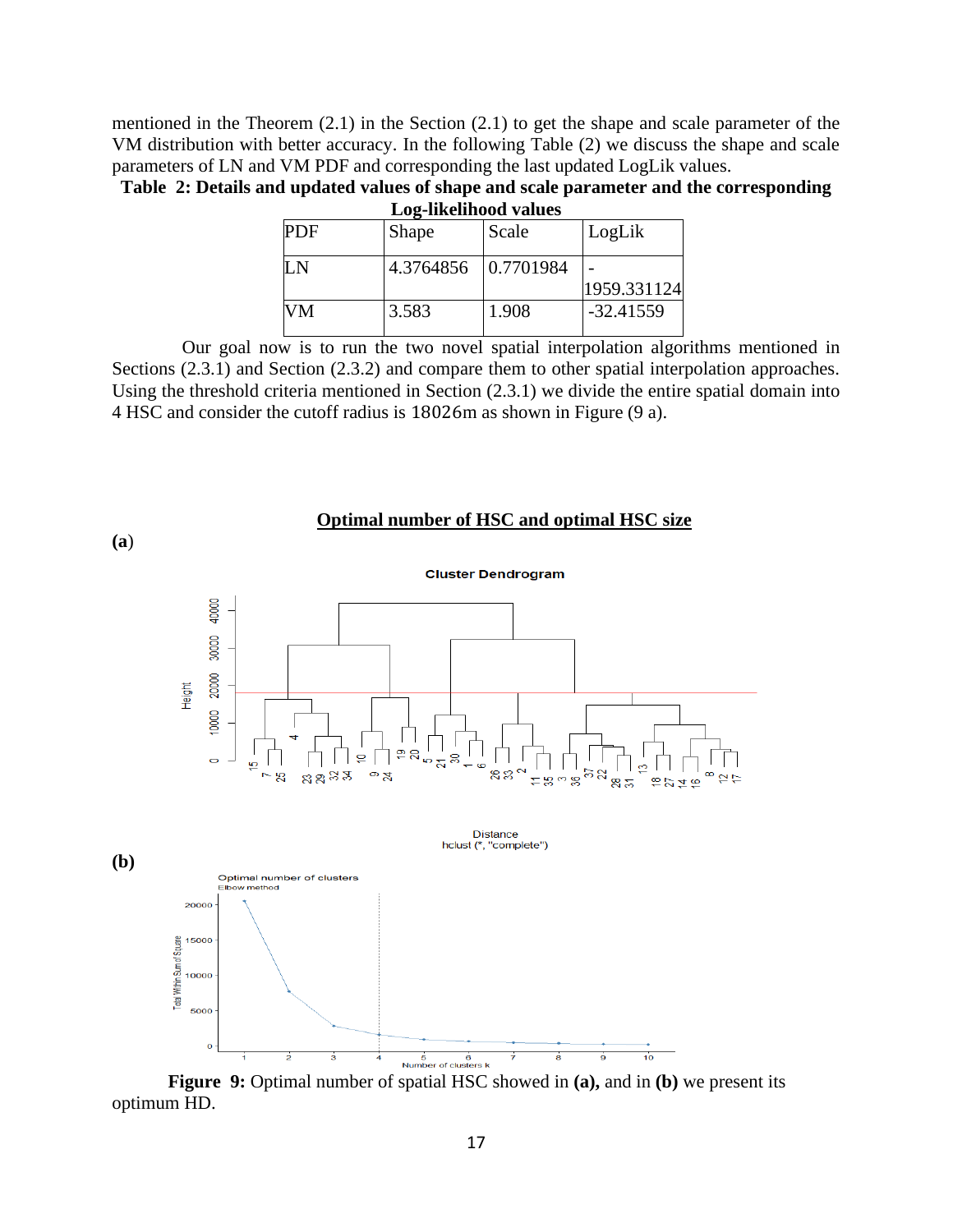In Figure  $(9 (A))$  of the cluster dendrogram, the height represents the HD, and in Figure  $(9 (B))$  we plot SSW along the Y-axis and the optimal number of HSC along the X-axis. The following discussion focuses on the tail dependence of two RVs, as shown in Figure (10). These two RVs in this case study are PM  $_{2.5}$  and WD.



# **Tail-dependency and Joint-CDF**

**Figure 10:** In the (*left)* part the discussion regarding the lower tail and upper tail dependency of two RV and in the (*right)* part the joint CDF of two RV.

 The upper tail dependence and lower tail dependence between two RVs, X and Y is defined in the following:

$$
d_u = \lim_{u \to 1} P\left[Y \ge F_y^{-1}(u) | X \ge F_x^{-1}(u)\right] = \lim_{u \to 1} \frac{c(1-u, 1-u)}{(1-u)} d_l = \lim_{u \to 0} P\left[Y \le F_y^{-1}(u) | X \le F_x^{-1}(u)\right] = \lim_{u \to 0} \frac{c(u, u)}{u}
$$
(21)

The Equation (21) shows the behaviour of one RV while othe one converging to the extreme values. We can conclude from this Figure (10) *left* that after 0.8 the upper tail of their distributions is independent and lesser than 0.1, the lower tail of their distributions is independent. As a result, we can say that higher values of PM  $_{2.5}$  concentration are unaffected by WD because there is a very low concentration at that point but where the marginal PDF of PM  $_{2.5}$  is moderate, there is a significant tail dependence on WD. The joint CDF of PM  $_{2.5}$  and WD is plotted in the Figure (10) on *right* applying  $BiCopSelect()$  function in R, where the fitted copula is Rotated Twan Type-2 Copula with estimated Kendall's  $\tau = 0.1341$  and the LogLik value is  $-1.204$  which is the highest of any copula family, including GC, t-Copula, Frank, Clayton, Joe, and so on. We want to use our novel copula-based spatial interpolation algorithm (SC) in a Bayesian framework after fitting the copula using  $CDVineCondFit()$  function in R. The posterior distribution and posterior estimate of the parameter are critical in this context. MHA is used in this context to obtain the posterior estimate of the parameters.

#### **Rate of convergence of MHA Algorithm**

**(a)**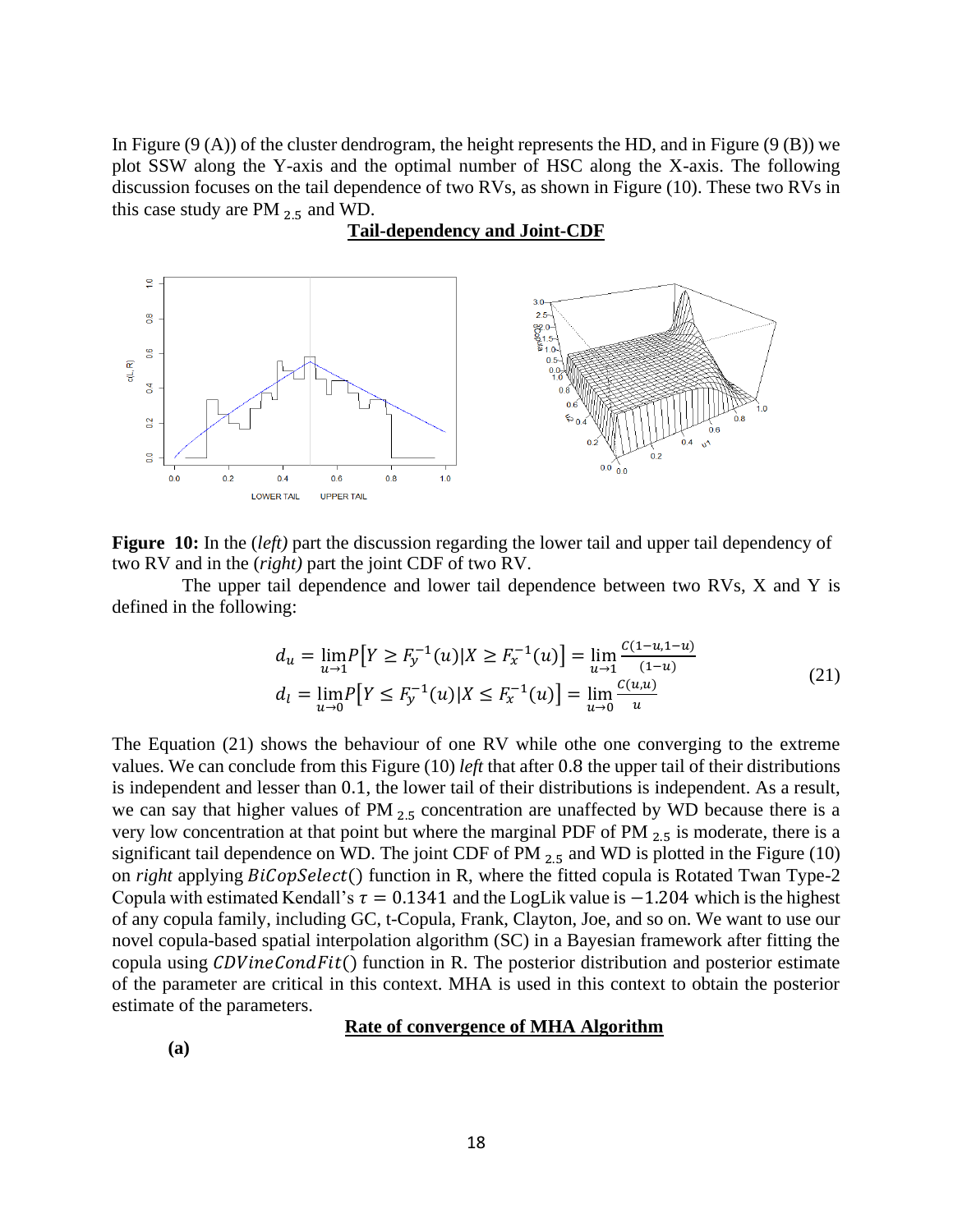



 According to this Figure (11) we use the concept of Bayesian Inference to give the posterior estimate, assuming that the parameter prior distributions are uniform and truncated normal distributions. Following that, we use MHA to obtain the posterior estimate under the MSE loss function, which is 0.04898261 (from Figure (11 a)) and −13.61893 (from Figure (11 b)), respectively. The rate of convergence of two parameters is plotted in the Figure (11), depicting that the rate of convergence of parameter 1 is faster than that of Parameter 2. Now we will look at how WD and spatial clustering affect the variance of PM  $_{2.5}$  in Table (3) and the Figure (15).

| Treatment      | Df | SS         | <b>MS</b> | F Ratio | P-Value     |
|----------------|----|------------|-----------|---------|-------------|
| <b>WD</b>      | 21 | 20599.2864 | 980.9184  | 3.696   | $ 0.02404*$ |
| <b>Cluster</b> |    | 3623       | 1207.8    | 4.550   | $0.0334*$   |
| Cluster WD     |    | 1283       | 427.7     | 1.611   | 0.2543      |
| Residuals      |    | 2389       | 265.4     |         |             |

| Table 3: Two-way ANOVA to explain the dependence of PM $_{2.5}$ emission on WD and SC |  |  |  |
|---------------------------------------------------------------------------------------|--|--|--|
|                                                                                       |  |  |  |

**Signif. codes: 0 '\*\*\*' 0.001 '\*\*' 0.01 '\*' 0.05 '.' 0.1 ' ' 1**

As a result, in the two-way analysis of the variance model (Two way ANOVA), we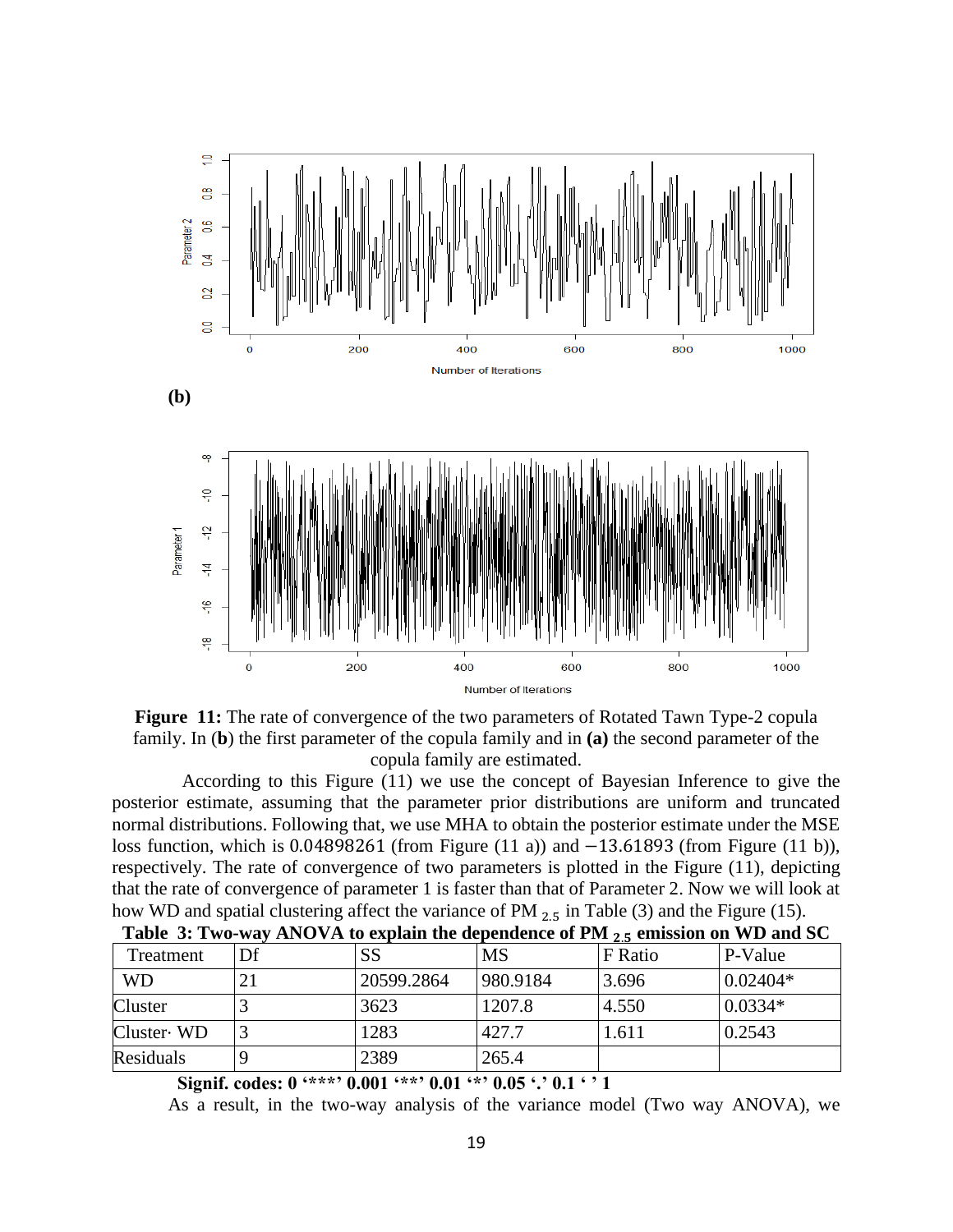consider PM 2.5 as a dependent variable and WD and clusters as independent variables. Along with the columns of Table (3), we represent Treatments, Degrees of freedom (Df), Sum of square (SS), Mean Square (MS), F-Ratio, and P-value, and along the rows, we represent WD, Cluster, their interaction effect, and residuals. We can see from Table (3) that there is a significant impact of WD and clustering on PM  $_{2.5}$  emission at the 0.05 level of significance. However, the interaction effect of WD and Clusters has no significant impact on PM  $_{2.5}$  emission. To aid comprehension, we present a graphical representation of these ANOVA tables in Figure (15) in Section (6.3) where WD is represented along the X-axis,  $PM_{2.5}$  is represented along the Y-axis, and each spatial cluster is used as a panel. In the SC interpolation method, we investigate another factor, spatial ACF, which is employed as an important weight to counteract spatial variability across all lags.



**Figure 12:** Spatial ACF corresponding to every spatial lag, we plot the lag distance along the Xaxis and the ACF along the Y-axis.

 As a result, in the Figure (12), we investigate how the ACF varies with respect to the spatial lag. In this Figure (12), we notice that the value of ACF is comparatively higher for nearby stations than for stations further away, and we use the blue shaded region to give a brief idea of the interval of variation of ACF values. In this case study the fitted variogram model is Matern variogram model with nugget: 0; sill: 617; range: 0.02 and kappa: 0.09. Utilizing this value and the other distance weights in the Equation (14) we calculate CCPDF in every unobserved location. In this case study, we assume that  $\epsilon$  is 0.4224 and  $p = 2$  in the Equation (14).

The entire framework is now ready to execute the new spatial copula interpolation (SC) described in Section (2.3.1) and Bayesian Spatial-Vine Copula (SBVC) described in Section (2.3.2). As a result, we create an SRF within each HSC and focus on the spatial region between them. For SC, we assume that Lat and Lon have a bi-variate uniform distribution, and PM  $_{2.5}$  has a LN distribution, and the suitable copula is Clayton Copula among other copula familes like, Gauusian, t-copula, archimedian-copulas, based on AIC, BIC, and LogLik values, to find their joint CDF using  $m\nu dc$  () function in R, with a parameter of 0.01697 and a dimension of 3. Then, using the Equation (22), we obtain the required CCDF.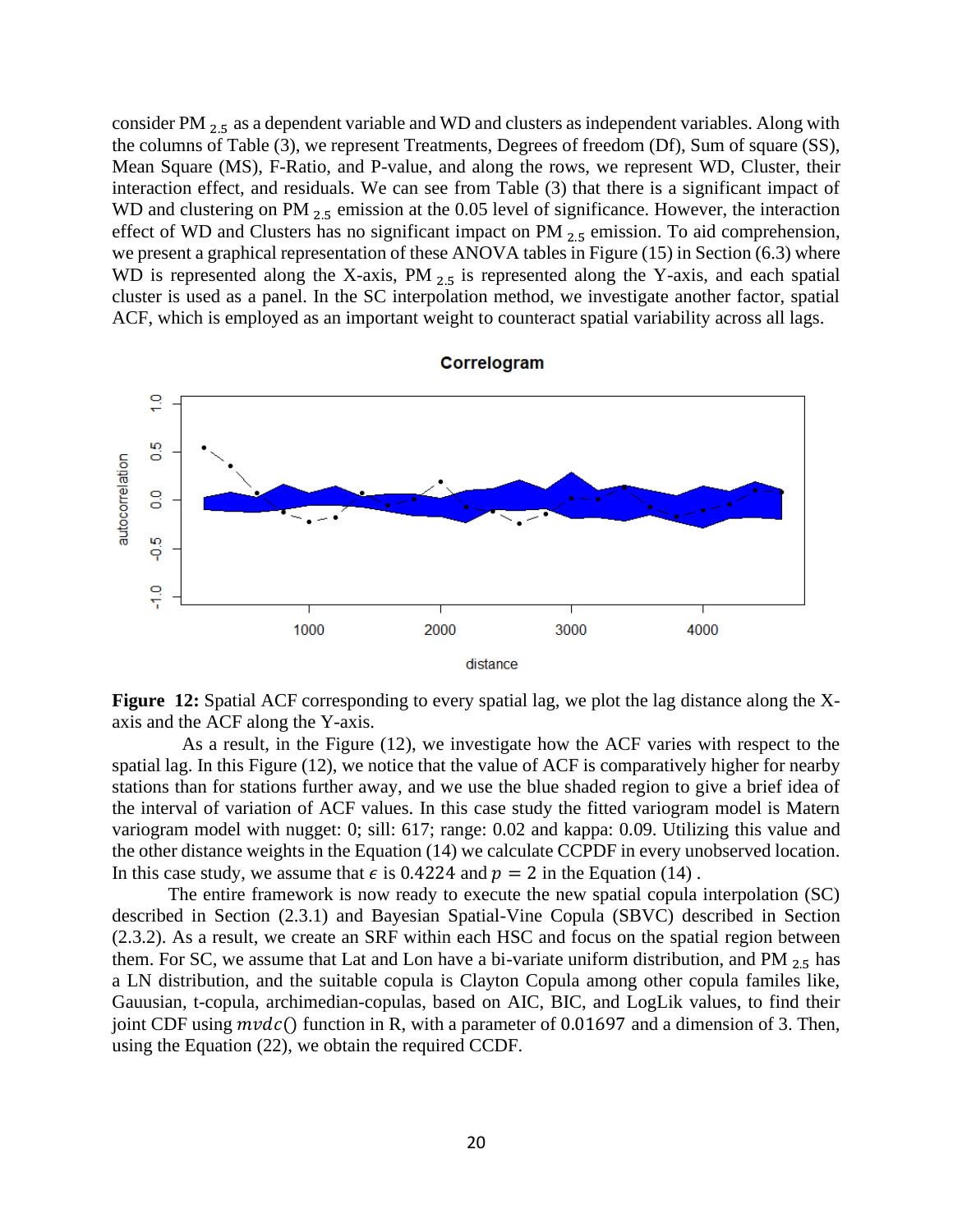$F(y_1|x_1, x_2)$ =  $k_1 \cdot (x_1 x_2)^{-k_2} \cdot \int_{-\infty}^{y_1} \left( 1 + \left( \frac{1}{x_1^{\ell}} \right)$  $\frac{1}{x_1^{\theta}} + \frac{1}{x_2^{\theta}}$  $\frac{1}{x_2^{\theta}}-1\cdot (F_{Y_1}(t))^{-k_3} \cdot (F_{Y_1}(t))^{k_3-k_2} \cdot f_{Y_1}(t)dt$  $c(x_1,x_2)$ (22)

Using the Equation (14), (15), and (16) we get the CCPDF of each unobserved location. Then using the Algorithm (1) we get the interpolated values.



**Figure 13:** Spatial Interpolation of PM <sub>2.5</sub> during the month of November, in 2019, 2020 and 2021. In *Top* the spatial interpolation technique SC is used and in *below* the SBVC algorithm is used as a spatial interpolation algorithm. Along X-axis we plot Longitude, along Y-axis we plot latitude and along the whole surface we plot the PM  $_{2.5}$ .

In the Figure (13) we plot the monthly PM  $_{2.5}$  emission during the month of November for the three years, 2019, 2020, and 2021. According to this Figure (13) we detect that using SC in November, 2019, the PM  $_{2.5}$  emission varies from  $180 - 220\mu g/m^3$  whereas using SBVC ranges from  $120 - 280 \mu g/m^3$  (Figure (13)), similar patterns are observed in the year 2020 and 2021 as well. If we carefully examine Figure (13) carefully we can look that the variation of SBVC is greater than that of SC and the Northern and South-East part of Delhi is highly sensitive to pollution. We notice that in the western part of Delhi the SBVC is too effective to show the strong spatial trend, as a result the PM  $_{2.5}$  emission is random in nature (Figure (13)). We investigate the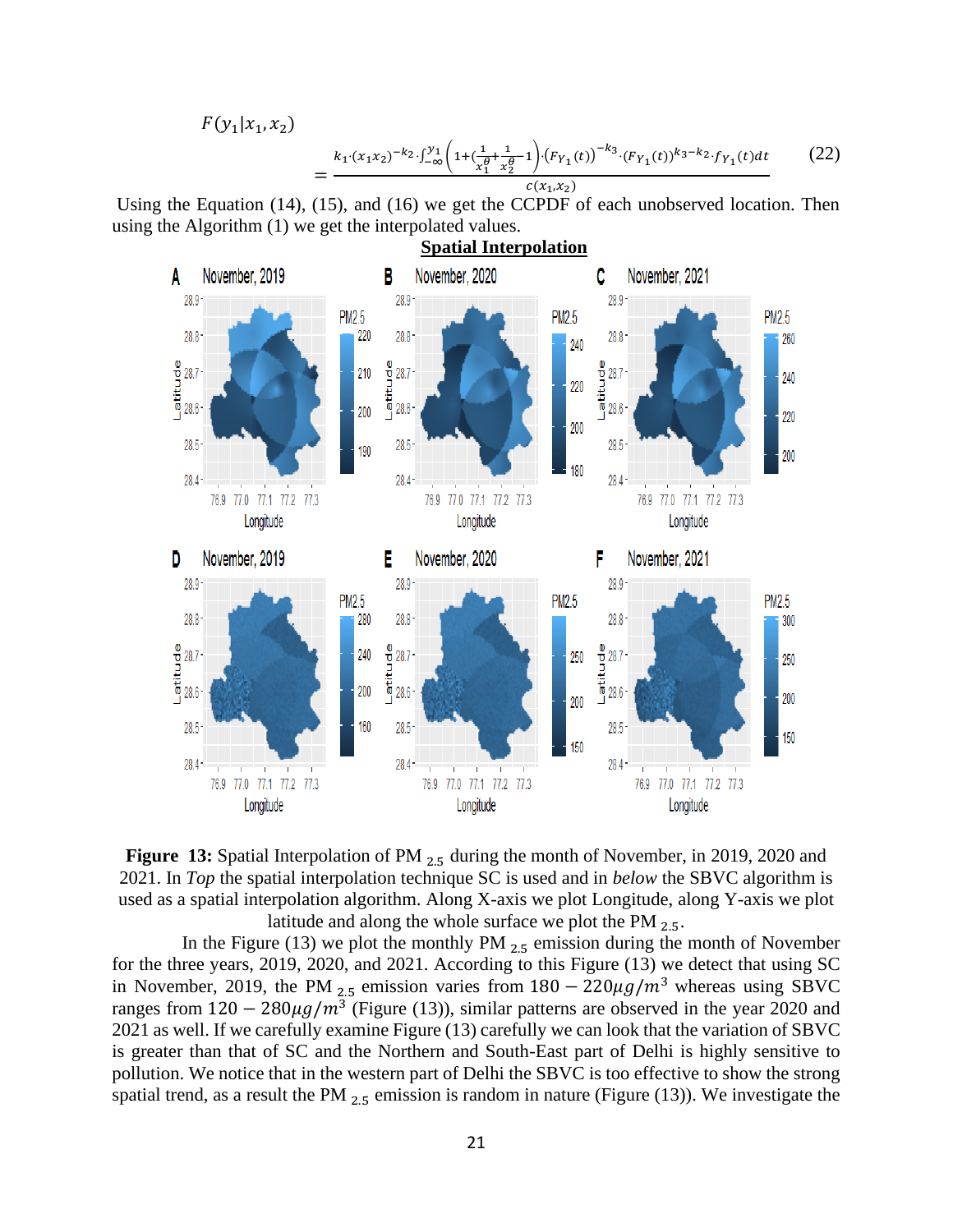relationship between the observed and predicted values of three methods: SC, SBVC, and OK in the Figure (14 (*Top*)), and we discover that there is a strong relationship between the observed and predicted values in SC, followed by SBVC, and finally OK. As a result, we can make the critical observation that the power of explainable variation in SC is greater than SBVC, which is better than OK. It is clear that, the measurement error, MAE and RMSE of SC is lesser than SBVC, and lastly OK as demonstrated by Figure (14 (*Bottom*)).

Although the SC method outperforms the other two, there are some areas where improvements are possible, such as: (i) When clustering, we assume that the rate of inclusion of geo-spatial points in a cluster is constant, but this can vary in practice. (ii) we ignore the effect of extreme values during interpolation; (iii) we use the concept of degree of departure of characteristics between observed and unobserved points and spatial continuity concurrently, but it sometimes contradicts the concept of spatial continuity; and (iv) we do not pay enough attention to the data set's temporal stationarity; (v) to estimate the parameter of copula, applying EM algorithm. SBVC accepts the same drawbacks, but one additional drawback is that when determining spatial trend, but it is sometimes ineffective to explore.



**Figure 14:** (*Top*)Relationship between the observed and predicted values of three methods: SC, SBVC, and OK. (*Bottom*) Comparison of the performance of three methods: SC, SBVC, and OK. Along Y-axis we plot the RMSE and MAE of the four years from January, 2018 to December, 2021.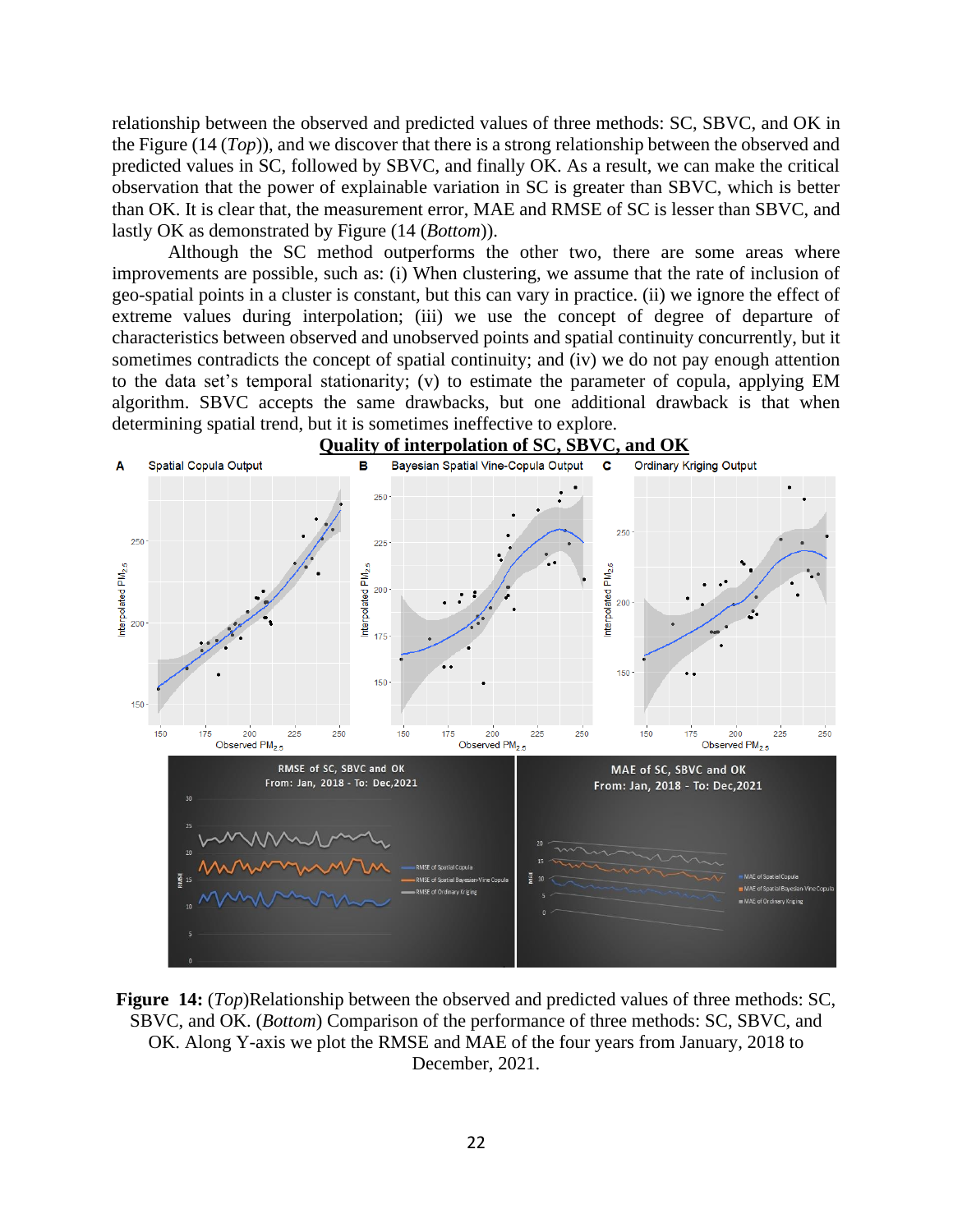#### **5 Conclusion**

The introduced SC and SBVC are extensions of the previous spatial copula-based models that address issues such as bin selection, the use of MLE to estimate the parameter in missing data sets, and so on. When compared to other geo-statistical models, the entire SC and SBVC are very effective and provide nearly accurate results (from Figure (14 (*Bottom*))). This SC model produces better results for specially skewed spatial random fields and provides a mathematical argument for selecting important covariates. This study provides an idea of alternative distance weights and distance functions that are very effective in capturing spatial variation. A temporal extension of this algorithm is possible, which motivates further research. This model is explained in this study using a real-world data set of PM  $_{2.5}$  concentrations in the air, but this algorithm can be used in other scenarios such as mining, temperature modeling, meteorological modeling, and so on. This algorithm may be more advantageous than other spatial estimation models because it makes no assumptions about gaussian distribution, stationarity, dynamic behavior, or skewed data sets.

### **6 Appendix**

#### **6.1 Proof of Theorem (2.1)**

*Proof.* If  $X \sim VM(k, \mu)$  then we know the corresponding charachteristic function of X is  $\phi_n(x) = E\left[e^{inx}\right]$ 

$$
E[e^{inx}] = \int_0^{2\pi} \frac{e^{inx} \cdot e^{k \cdot \cos(x-\mu)}}{2\pi I_0(k)} dx
$$
  
=  $\frac{I_{|n|}(k) \cdot e^{in\mu}}{I_0(k)}$  (23)

In the Equation (23) the term  $I_n(k) = \frac{\int_0^{\pi} k}{k}$  $\int_0^\pi e^{k \cdot cos(x) cos(nx)} dx$  $\frac{a_n}{\pi}$ . In Equation (23) putting  $n = 1$  we get, iμ

$$
E(e^{ix}) = \frac{I_1(k) \cdot e^{i\mu}}{I_0(k)}
$$
 (24)

and putting  $n = -1$  we get,

$$
E(e^{-ix}) = \frac{I_1(k) \cdot e^{-i\mu}}{I_0(k)}
$$
 (25)

Adding and subtracting Equation (24) and Equation (25) we get

$$
E\left(\frac{I_0(k)\cdot cos(x)}{I_1(k)}\right) = cos\mu
$$
  
\n
$$
E\left(\frac{I_0(k)\cdot sin(x)}{I_1(k)}\right) = sin\mu
$$
 (26)

Therefore, from the Equation (26) the statistic  $T_1(x) = \frac{I_0(k) \cdot cos(x)}{I_1(k)}$  $\frac{I_1(k)}{I_1(k)}$  and  $T_2(x) = \frac{I_0(k) \cdot \sin(x)}{I_1(k)}$  $\frac{I_1(k)}{I_1(k)}$  are the unbiased estimators of  $cos\mu$  and  $sin\mu$  respectively.

Here, the PDF of X is denoted as  $f(x)$  and the parameter space is defined as  $\Phi$  and support is defined as  $X$ .

$$
f(x) = \frac{e^{k \cos(x-\mu)}}{2\pi I_0(k)}
$$
  
=  $exp[k \cdot cos(x - \mu) - log(2\pi I_0(k))]$   
=  $exp[k \cdot cos(x)cos(\mu) + k \cdot sin(x)sin(\mu) - log(2\pi) - log(I_0(k))]$  (27)

From the Equation (27) we write the likelihood function as product of two terms moreover this VM distribution satisfying the following properties: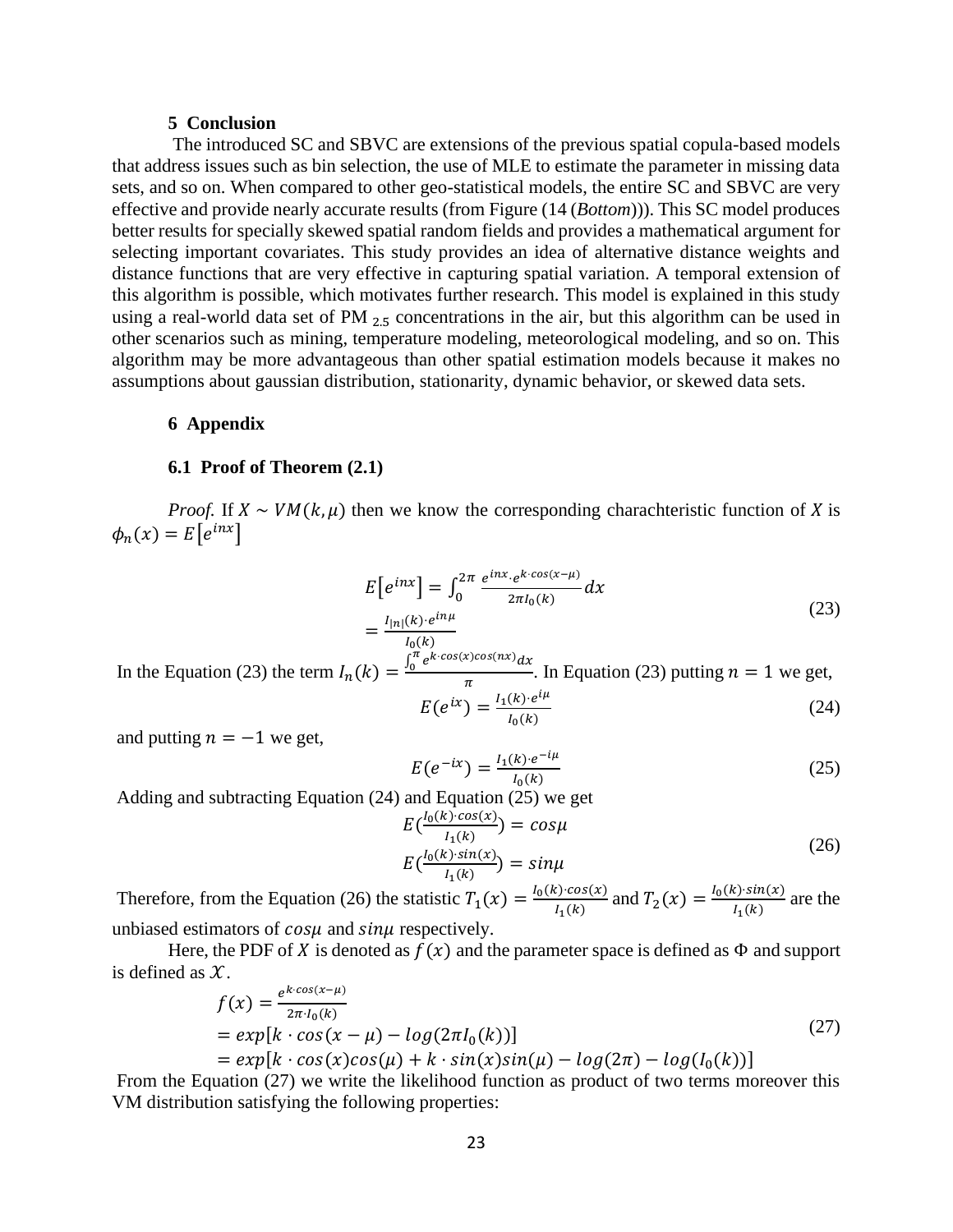1.  $\mathcal{X}$  is [0,2 $\pi$ ] therefore, it is independent upon the parameter.

2.  $\Phi = \{(\mu, k) : \mu \in \mathcal{R}; k > 0\}$  which indicating it is an open interval.

3. Here  $\{1, \cos(x), \sin(x)\}$  and  $\{1, \cos(\mu), \sin(\mu)\}$  are Linearly Independent (LIN).

Therefore, we tell that the PDF is belonging Two-PEF. Therefore,  $cos(x)$  and  $sin(x)$  are complete and sufficient statistic of  $cos(\mu)$  and  $sin(\mu)$ . Using Lehmann-Scheffe Theorem they are the UMVUE. Moreover, using Equation (23) replacing  $n = 2$  we get

$$
E[cos2x] = \frac{l_2(k)}{l_0(k)}
$$
  
\n
$$
\Rightarrow E(cos^2(x)) = \frac{1}{2} + \frac{l_2(k) \cdot cos(2\mu)}{2l_0(k)}
$$
  
\n
$$
\Rightarrow E(sin^2(x)) = \frac{1}{2} - \frac{l_2(k) \cdot sin(2\mu)}{2l_0(k)}
$$
\n(28)

Using Equation (28) we get

is:

$$
var(cos(x)) = \frac{1}{2} + \frac{I_2(k) \cdot cos(2\mu)}{2I_0(k)} - \left(\frac{I_1(k) \cdot cos(\mu)}{I_0(k)}\right)^2
$$
  

$$
var(sin(x)) = \frac{1}{2} - \frac{I_2(k) \cdot sin(2\mu)}{2I_0(k)} - \left(\frac{I_1(k) \cdot sin(\mu)}{I_0(k)}\right)^2
$$
 (29)

# **6.2 EM algorithm estimation of parameters of VM distribution**

Likewise LN distribution  $Q((\mu, k) | (\mu^{(m)}, k^{(m)}) )$  is the updated CElikC at  $m^{th}$  iteration

$$
Q\left((\mu, k) | (\mu^{(m)}, k^{(m)})\right)
$$
  
=  $E_{(\mu^{(m)}, k^{(m)})}^c \left[\frac{\sum_{i=1}^{n_2} k \cos(w_i - \mu) - n_2 \cdot \log(2\pi I_0(k))}{\sum_{i=1}^{n_1} k \cos(w_i - \mu) - n_1 \cdot \log(2\pi I_0(k))}\right]$  (30)

Using the Equation (30) we complete M-step and find the most updated values. **6.3 Two-way ANOVA**

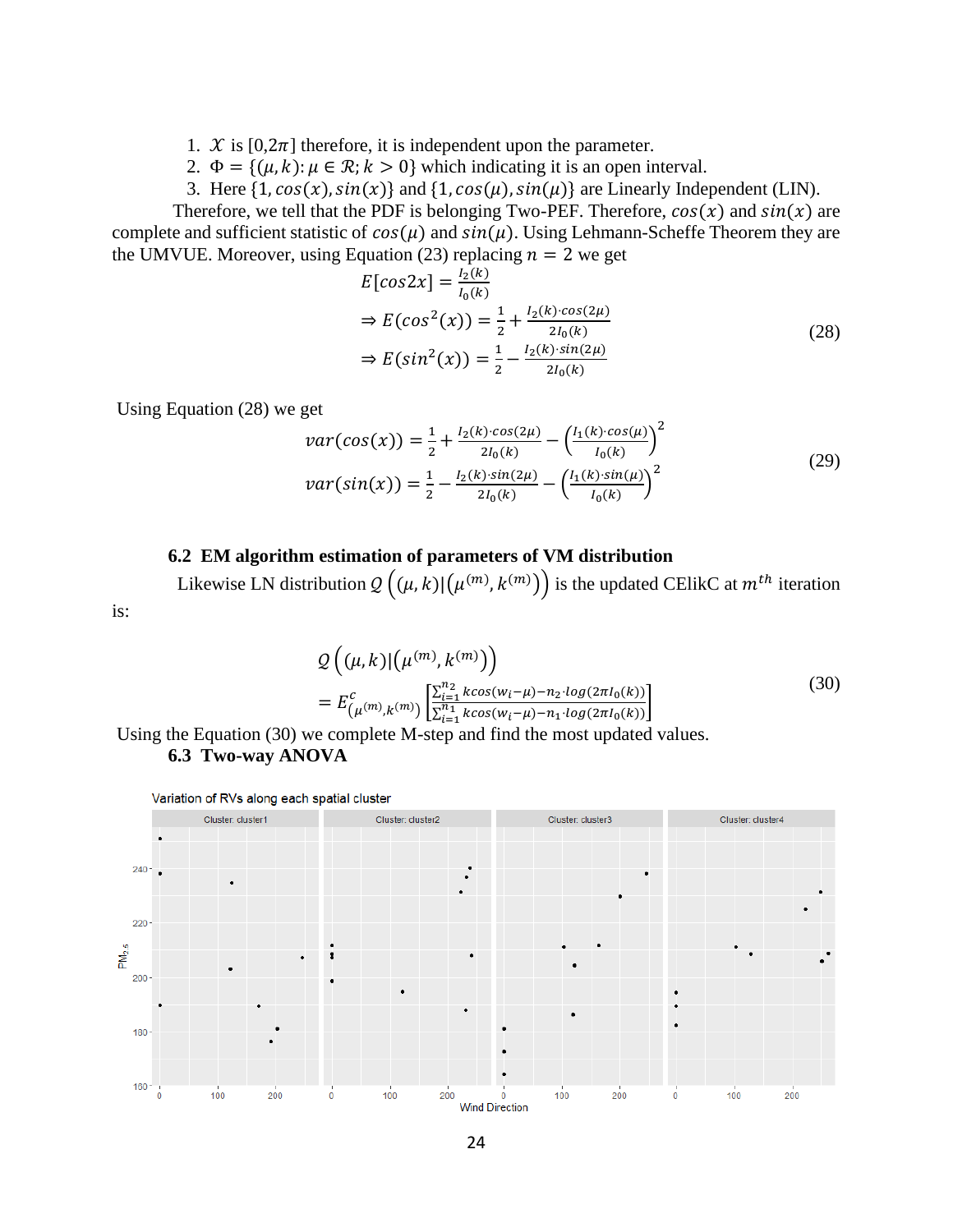**Figure 15:** How WD and Spatial cluster make an impact on PM  $_{2.5}$  in this case study. **7 Data Availability**

The data will be available upon request to the corresponding author. Otherwise it can be possible to download the data directly can be downloaded from this link "https://app.cpcbccr.com/ccr/#/caaqm-dashboard-all/caaqm-landing/data" .

# **8 Acknowledgments**

**Funding:** No funding for this paper.

**Author Contributions:** The three authors have made equal contribution to this paper. **Competing interests:** Authors state no conflict of interest.

# **References**

- Aas, K., Czado, C., Frigessi, A., & Bakken, H. (2009). Pair-copula constructions of multiple dependence. *Insurance: Mathematics and economics, 44*, 182–198. <https://doi.org/10.1016/j.insmatheco.2007.02.001>
- Alidoost, F., Stein, A., & Su, Z. (2018). Copula-based interpolation methods for air temperature data using collocated covariates. *Spatial statistics, 28*, 128–140. <https://doi.org/10.1016/j.spasta.2018.08.003>
- Alidoost, F., Stein, A., Su, Z., & Sharifi, A. (2021). Multivariate copula quantile mapping for bias correction of reanalysis air temperature data. *Journal of spatial science, 66*, 299– 315.<https://doi.org/10.1080/14498596.2019.1601138>
- Auerbach, A. &. (2012). The effect of environmental oxidative stress on airway inflammation. *Current Opinion in Allergy and Clinical Immunology, 12*(2), 133. https://doi.org[/10.1097/ACI.0b013e32835113d6](https://dx.doi.org/10.1097%2FACI.0b013e32835113d6)
- Bai, Y., Kang, J., & Song, P. X.-K. (2014). Efficient pairwise composite likelihood estimation for spatial-clustered data. *Biometrics, 70*, 661–670. <https://doi.org/10.1111/biom.12199>
- Bardossy, A. (2006). Copula-based geostatistical models for groundwater quality parameters. *Water Resources Research, 42*(11). <https://doi.org/10.1029/2005WR004754>
- Bardossy, A. (2011). Interpolation of groundwater quality parameters with some values below the detection limit. *Hydrology and Earth System Sciences, 15*(9), 2763- 2775. https://doi.org/10.5194/hess-15-2763-2011, 2011.
- Bardossy, A. a. (2009). Copula based multisite model for daily precipitation simulation. *Hydrology and Earth System Sciences, 13*(12), 2299-2314. https://doi.org/10.5194/hess-13-2299-2009, 2009.
- Bostan, P., Stein, A., Alidoost, F., & Osei, F. (2021). Minimum temperature mapping with spatial copula interpolation. *Spatial statistics, 42*, 100464. <https://doi.org/10.1016/j.spasta.2020.100464>
- Carreau, J., & Toulemonde, G. (2020). Extra-parametrized extreme value copula: Extension to a spatial framework. *Spatial Statistics, 40*, 100410. <https://doi.org/10.1016/j.spasta.2020.100410>
- Cressie, N. (2015). *Statistics for spatial data.* John Wiley \& Sons.
- D'Urso, P., De Giovanni, L., & Vitale, V. (2022). A D-vine copula-based quantile regression model with spatial dependence for COVID-19 infection rate in Italy. *Spatial statistics*, 100586. <https://doi.org/10.1016/j.spasta.2021.100586>
- Erhardt, T. M., Czado, C., & Schepsmeier, U. (2015). R-vine models for spatial time series with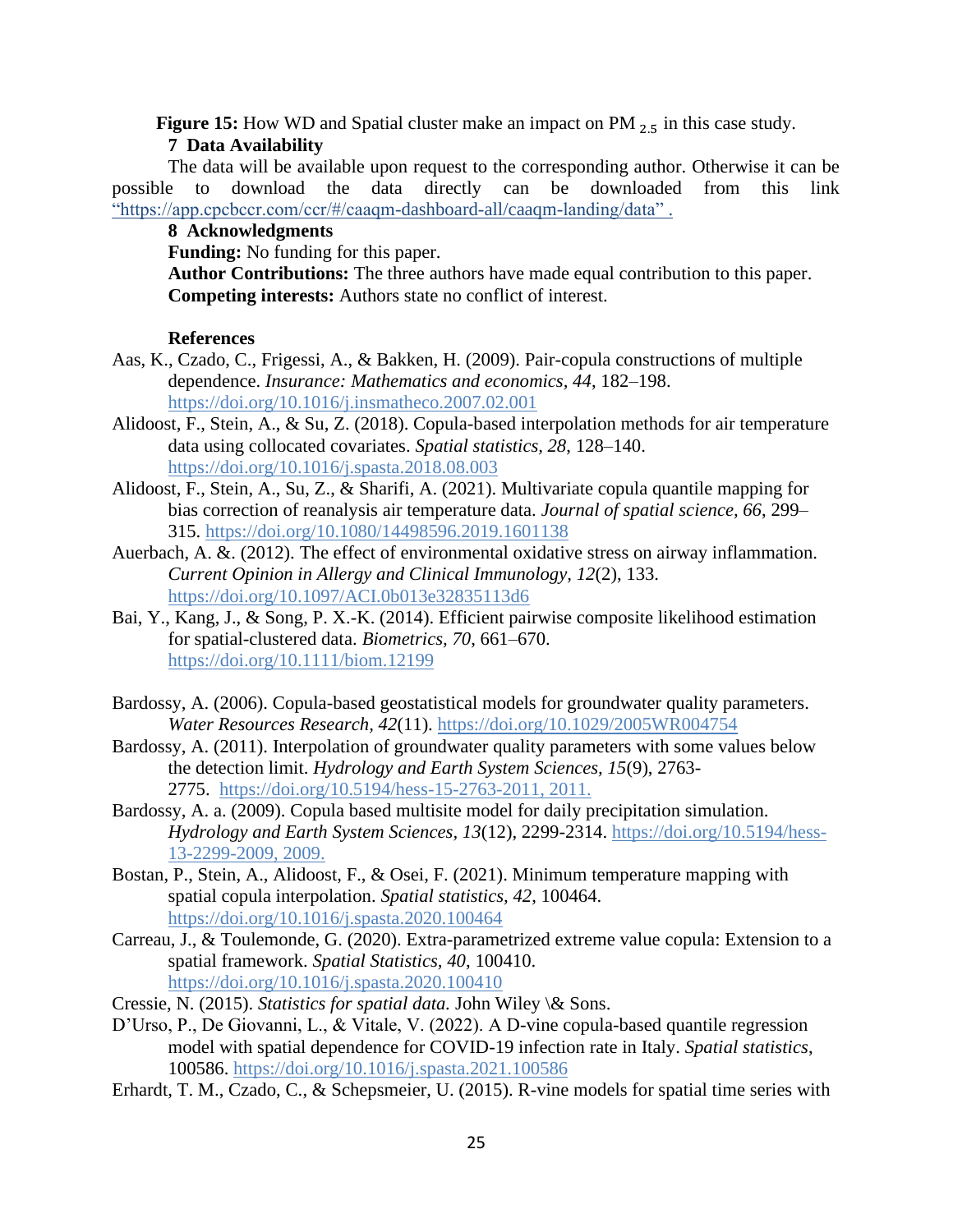an application to daily mean temperature. *Biometrics, 71*, 323–332. <https://doi.org/10.1111/biom.12279>

- Gade, K. (2010). A non-singular horizontal position representation. *The journal of navigation, 63*, 395–417. <https://doi.org/10.1017/S0373463309990415>
- Garcia, J. A. (2021). A Bayesian Hierarchical Spatial Copula Model: An Application to Extreme Temperatures in Extremadura (Spain). *Atmosphere, 12*(7), 897. <https://doi.org/10.3390/atmos12070897>
- Gnann, S. J., Allmendinger, M. C., Haslauer, C. P., & Bárdossy, A. (2018). Improving copulabased spatial interpolation with secondary data. *Spatial statistics, 28*, 105–127. <https://doi.org/10.1016/j.spasta.2018.07.001>
- Gräler, B. (2014). Modelling skewed spatial random fields through the spatial vine copula. *Spatial Statistics, 10*, 87–102. <https://doi.org/10.1016/j.spasta.2014.01.001>
- Hubert, L. (1974). Approximate evaluation techniques for the single-link and complete-link hierarchical clustering procedures. *Journal of the American Statistical Association, 69*, 698–704.
- Isaaks, E. a. (1989). *Applied geostatistics.* Oxford University Press.
- Kazianka, H., & Pilz, J. (2011). Bayesian spatial modeling and interpolation using copulas. *Computers & Geosciences, 37*, 310–319. <https://doi.org/10.1016/j.cageo.2010.06.005>
- Khan, F., Spöck, G., & Pilz, J. (2020). A novel approach for modelling pattern and spatial dependence structures between climate variables by combining mixture models with copula models. *International Journal of Climatology, 40*, 1049–1066. https://doi.org/10.1002/joc.6255
- Krupskii, P., & Genton, M. G. (2019). A copula model for non-Gaussian multivariate spatial data. *Journal of Multivariate Analysis, 169*, 264–277. <https://doi.org/10.1016/j.jmva.2018.09.007>
- Krupskii, P., Huser, R., & Genton, M. G. (2018). Factor copula models for replicated spatial data. *Journal of the American Statistical Association, 113*, 467–479. <https://doi.org/10.1080/01621459.2016.1261712>
- Lim, S. S.-R. (2012). A comparative risk assessment of burden of disease and injury attributable to 67 risk factors and risk factor clusters in 21 regions, 1990--2010: a systematic analysis for the Global Burden of Disease Study 2010. *The lancet, 380*(9859), 2224-2260. [https://doi.org/10.1016/S0140-6736\(12\)61766-8](https://doi.org/10.1016/S0140-6736(12)61766-8)
- Ma, J. a. (2019). A temporal-spatial interpolation and extrapolation method based on geographic Long Short-Term Memory neural network for PM2. 5. *Journal of Cleaner Production, 237*, 117729.

<https://doi.org/10.1016/j.jclepro.2019.117729>

- Machuca-Mory, D. F. (2013). Non-stationary geostatistical modeling based on distance weighted statistics and distributions. *Mathematical Geosciences, 45*(1), 31-48. https://doi.org/10.1007/s11004-012-9428-z
- Masseran, N. (2021). Modeling the Characteristics of Unhealthy Air Pollution Events: A Copula Approach. *International journal of environmental research and public health, 18*(16), 8751. <https://doi.org/10.3390/ijerph18168751>
- Masseran, N., & Hussain, S. I. (2020). Copula modelling on the dynamic dependence structure of multiple air pollutant variables. *Mathematics, 8*, 1910. <https://doi.org/10.3390/math8111910>
- McLachlan, G. J., & Krishnan, T. (2007). *The EM algorithm and extensions* (Vol. 382). John